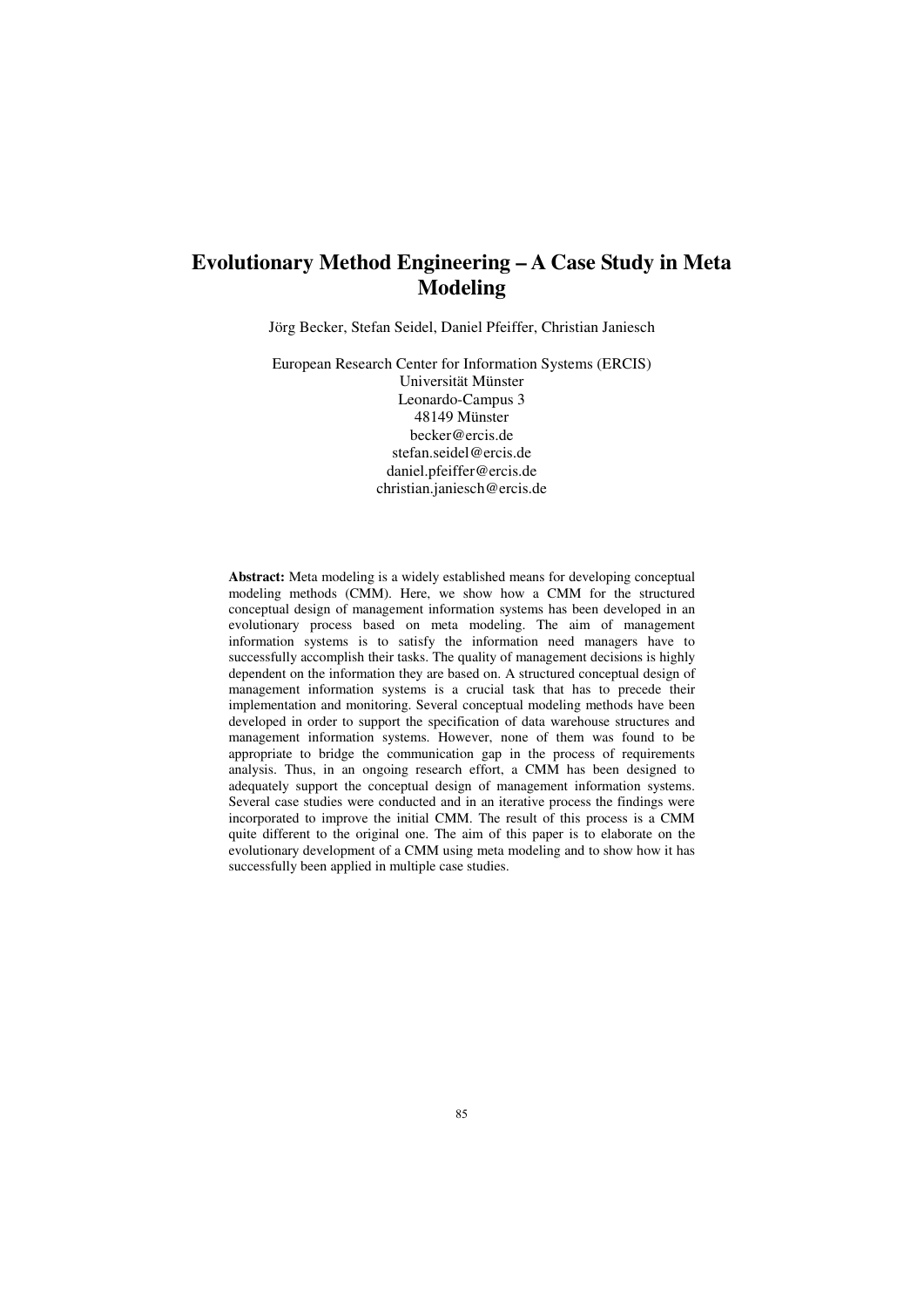# **1** Introduction

The aim of management information systems is to satisfy the information need managers have to successfully accomplish their tasks. The quality of management decisions is highly dependent on the information they are based on. Thus, a structured conceptual design of management information systems including a comprehensive information requirements analysis is a crucial task that has to precede their implementation and monitoring [JKD01]. Information requirements analysis has to support the conceptual specification of information needs [WS04]. To facilitate information requirements analysis there is demand for a conceptual modeling method  $(CMM)$  that is understandable to both IT developers and system users. By this, management support and user participation in the development process can be increased dramatically [BDR03; WW01]. Furthermore, the CMM should hold a degree of formality that allows for the derivation of data warehouse and OLAP structures and thus fosters the implementation of the resulting information system [Ho02].

The aim of this paper is to present an ongoing research effort in which a CMM for adequately supporting the conceptual design of a management information system has been designed. We particularly focus on how the method was developed by means of meta modeling. The work we describe here spans across a period of altogether nine years. During this time five case studies and multiple iterations through the research process were performed. Due to word limitations, in this paper we present only two cases. However, the selected cases document all significant changes in the CMM. We show how the CMM has been applied to conceptually design management information systems. In an iterative process the findings of the case studies were incorporated to improve the initial CMM.

We distinguish between evolutionary method improvements and method customizations. Evolutionary method improvements arise in projects with particular companies but may be used within other companies or projects as well. Method customizations address requirements of a certain company or project and are not expected to be used in further projects with different companies. In this paper, we focus on evolutionary aspects of method engineering and thus on evolutionary method improvements.

The structure of the paper is as follows: First, we elaborate on the foundation of our research endeavor by explaining the research methodology that guided us through the evolutionary process of method engineering. Second, we provide an overview of related work and provide a starting point for the design of the original CMM. Third, we present two case studies followed by a cross case analysis to describe the changes that were made in the research process. We particularly regard to the according meta models and show how the changes were incorporated. We conclude summarizing our results and provide an outlook to future research activities.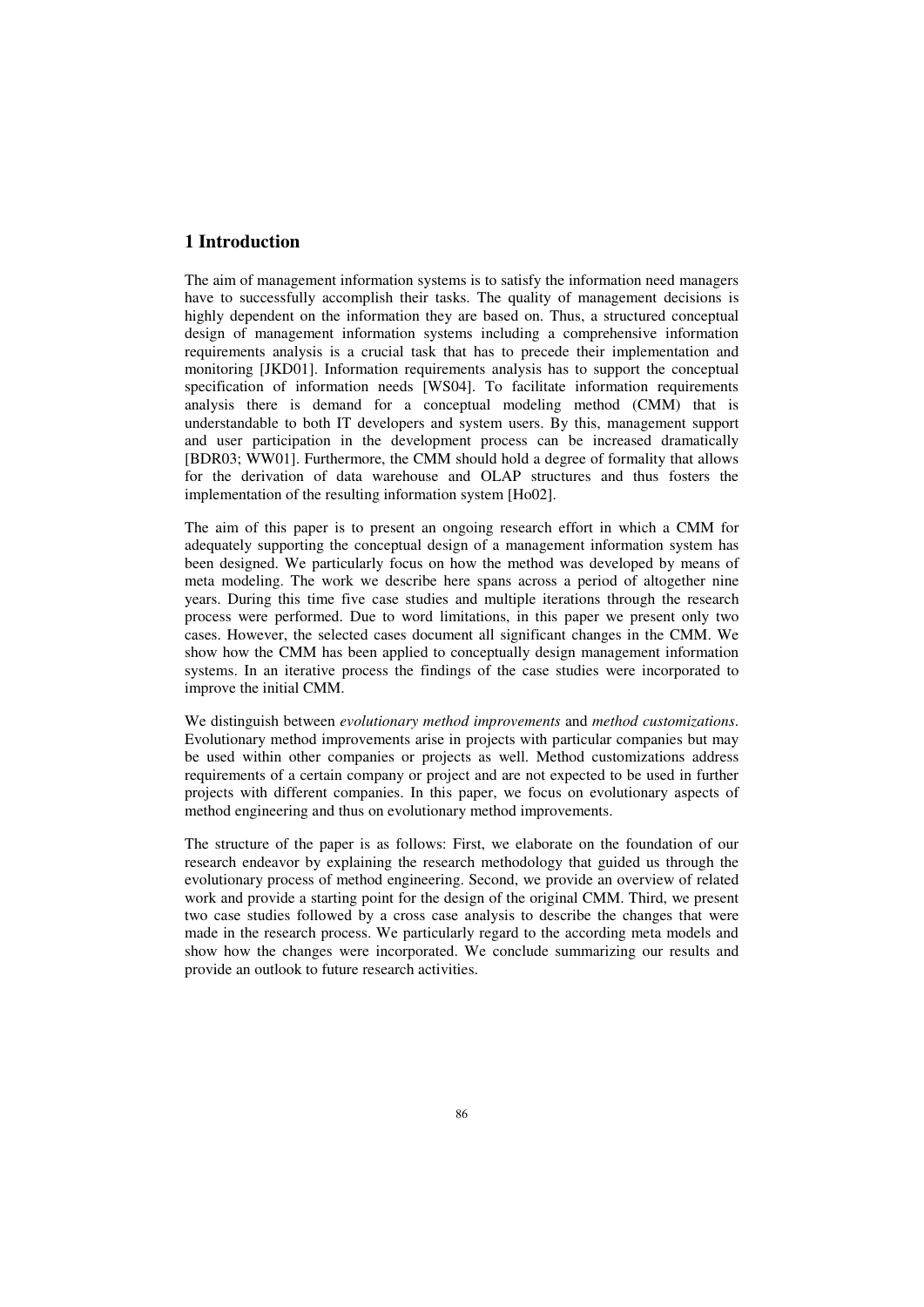# 2 Research Methodology and Case Studies

The research methodology of this paper is illustrated in Figure 1. This research belongs to the design science paradigm [He04; MS95]. It strives for developing a practically relevant IT artifact in form of a domain independent, purpose-specific CMM.



Figure 1: Research Method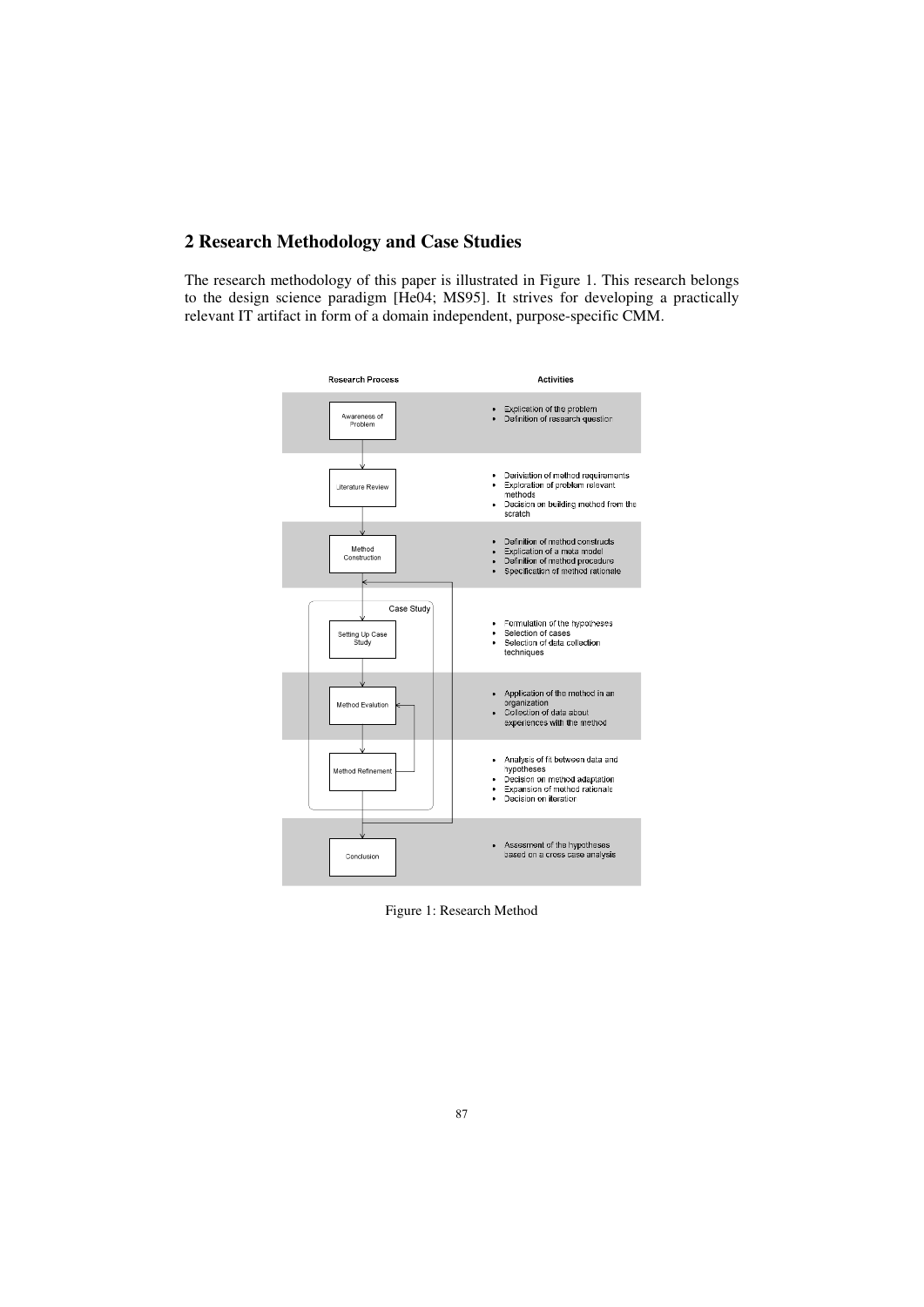The research process started with the awareness of a practical problem [Ta90]. The practical problem the researchers were concerned with and still are can be formulated by the following research question: How to specify a management information system on a conceptual level? The aim of the research process is to provide a CMM guiding the development of a management information system. Our comprehension of an architecture of a CMM is described in Figure 2. In this paper we focus on the language based aspects of the CMM. The practical need for such a CMM became apparent in discussions with IT managers about their experiences with management information systems (inductive reasoning) and from theoretical considerations about cost accounting theory (deductive reasoning) [Ho99]. From the inquiry it turned out that to solve the identified practical problem such a CMM must:

- (R1) Foster the company wide communication in order to identify relevant *information needs and eliminate weaknesses in the current management information systems*. The effective implementation of a management information system must be preceded by an in-depth information requirements analysis including an evaluation of the current management information system. This necessitates a sound communication between IT developers and system users. Hence, a CMM must support this process by providing a conceptual language that can be understood by both parties.
- (R2) Prepare and assist the technical implementation of the management *information system.* From a technical perspective a management information system consists of a data warehouse, a corresponding online analytical processing (OLAP) tool as well as standard reporting tools. As the Entity Relationship approach [Ch76] prepares the implementation of a database structure, the CMM should provide the conceptual basis for an implementation of a data warehouse structure. Furthermore, the models of the CMM should serve as a template for the specification of the reports in OLAP and standard reporting tools.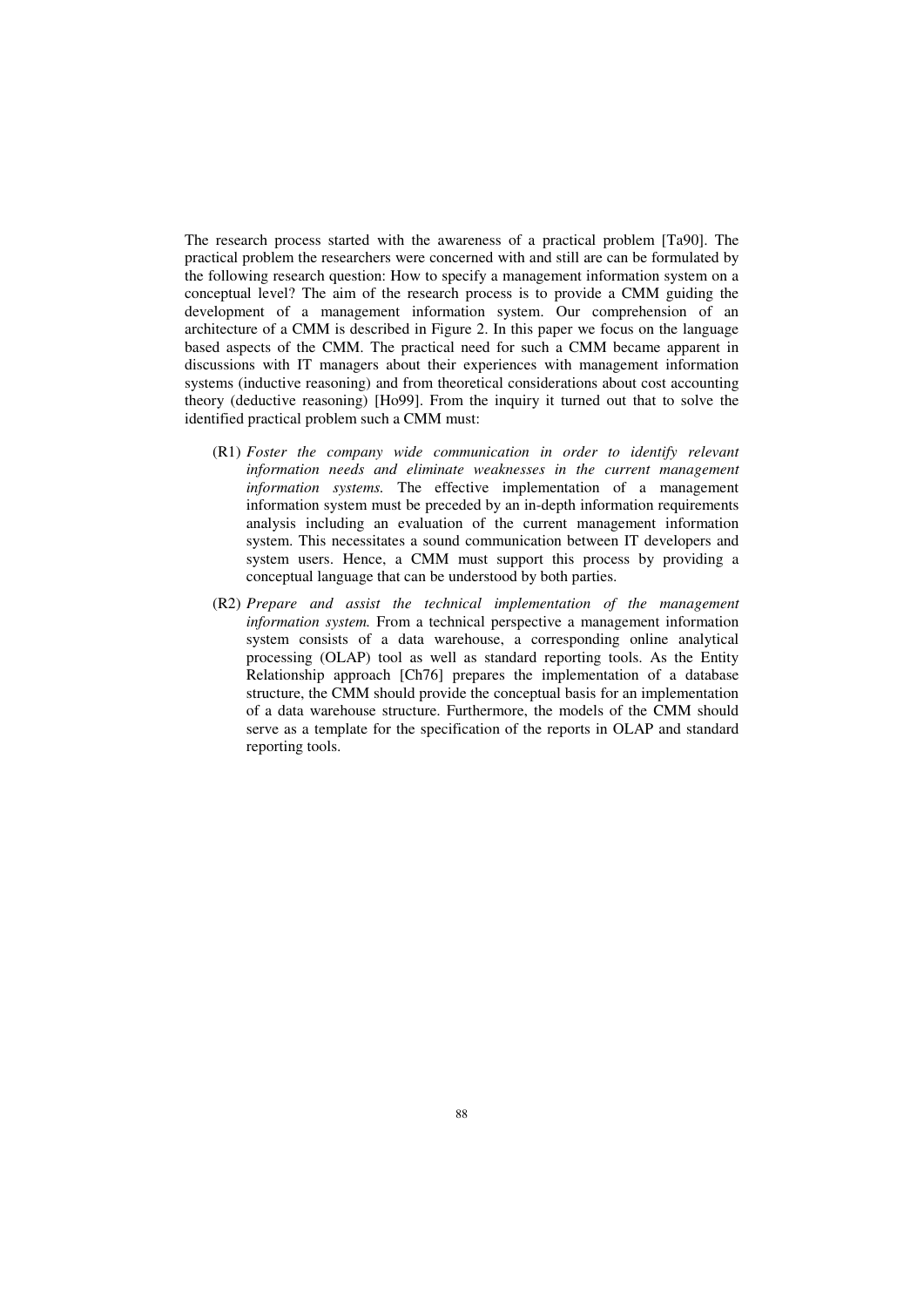

Figure 2: Architecture of a Conceptual Modeling Method

In the next step of the research process, a literature review has been performed in order to consider previous work on management information systems (cf. section 3 on related work). Based on  $(R1)$  and  $(R2)$  the study of literature resulted in a set of requirements which must be met by a CMM in order to be able to specify a management information system. Three major approaches could be identified which already aimed at the specification of management information systems. However, a detailed analysis of these approaches based on the comparison process of Song  $&$  Osterweil [SO94] showed that they do not meet all relevant requirements. Therefore, the decision was made to develop a CMM for the specification of management information systems from scratch.

The construction process of the CMM [Ho01: Ho99] is comparable to the procedures proposed by Greiffenberg [Gr04, p. 166 ff.] and Gupta & Prakash [GP01, p. 143]. First, all relevant Modeling Language Concepts were identified. Afterwards, the resulting concepts were supplemented with *Attributes* and, thus, relations between the concepts were established [GP01, p. 143]. In the next step, the *Modeling Language Constructs* have been assigned to one or more *Modeling Language Views* in order to reduce the complexity of the resulting conceptual models. All elements of the conceptual modeling language as part of the CMM have then been consolidated in form of a Language Based *Meta Model.* To make all those design choices traceable all *Decisions* including their *Reasons* have been documented in form of a *Method Rationale* [Ro00, p. 6 ff.].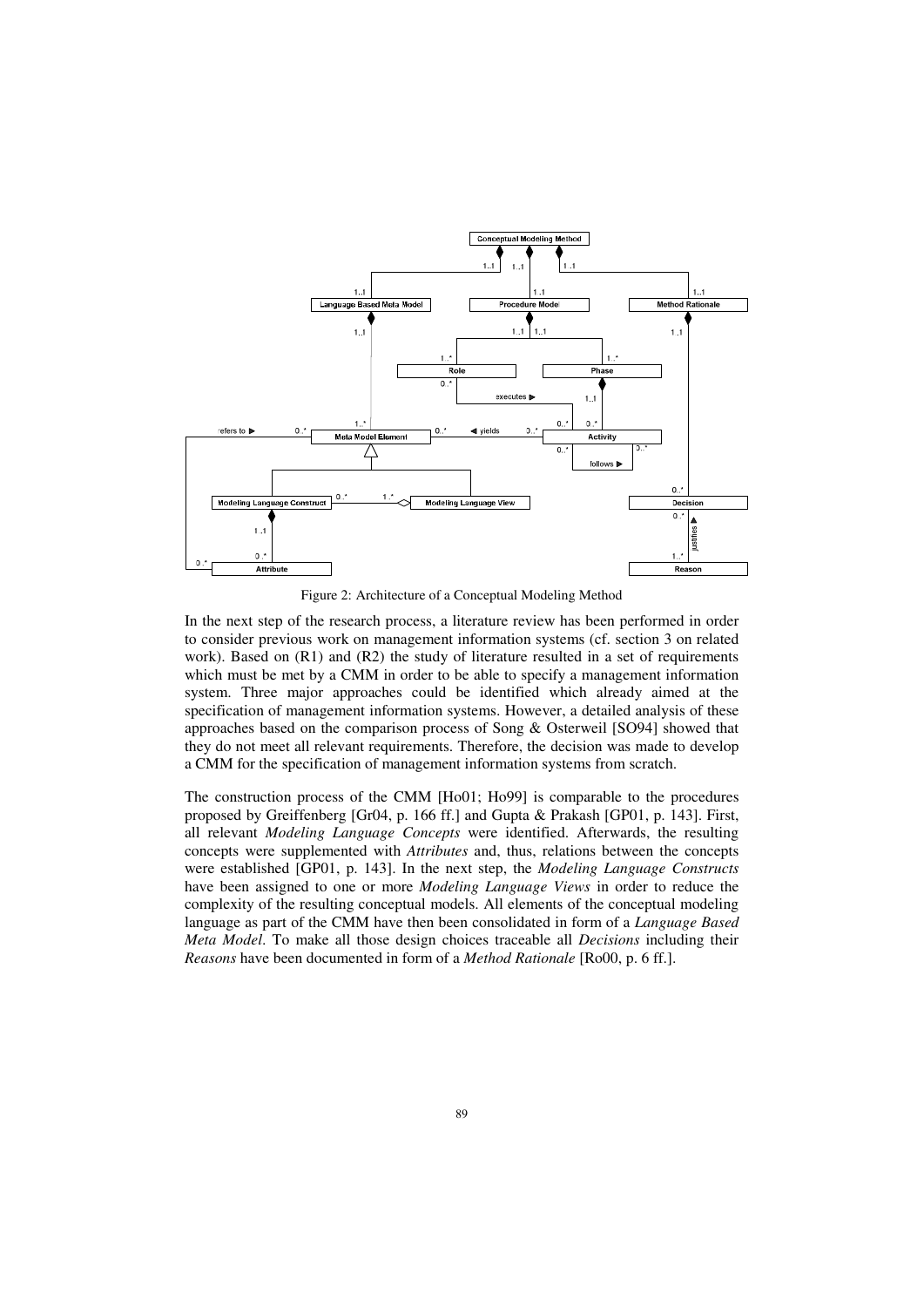As mentioned above, all elements of the conceptual modeling language as part of the CMM have been consolidated in form of a *Language Based Meta Model*. Whereas a model is an abstract representation of a real world object, a meta model is a model of a language for modeling that real world object [St96; N96]. If the abstraction takes place on a language based level the meta model is called a language based meta model [St96]. Holten shows the cohesion between model and language on the following levels: meta level, type level, and instance level [Ho00] (cf. Figure 3). Model M1 of a part of the real or perceived world is constructed in a language L1. Model M2 is a model of the language L1. Thus, it is a language based meta model of the object that is part of the real or perceived world. The model  $M2$  is constructed in a meta modeling language  $L2$ .



Figure 3: Meta Modeling – Language Abstraction Levels [Ho00]

The evaluation of the CMM has been performed in multiple case studies [Y03, p. 43 ff.]. While setting up these case studies the following four hypotheses were generated based on  $(R1)$  and  $(R2)$  as well as on considerations from evolutionary method engineering:

- (H1) An application of the CMM improves company wide communication and supports the identification as well as the elimination of weaknesses in the current management information system.
- $(H2)$  An application of the CMM is useful for the technical implementation of a management information system.
- (H3) Method engineering is a continuous, evolutionary process which does not converge to a universal method which meets all technical and organizational  $contingencies$  [Ro04, p. 358].
- (H4) Meta Modeling is an appropriate means to support continuous, evolutionary method engineering.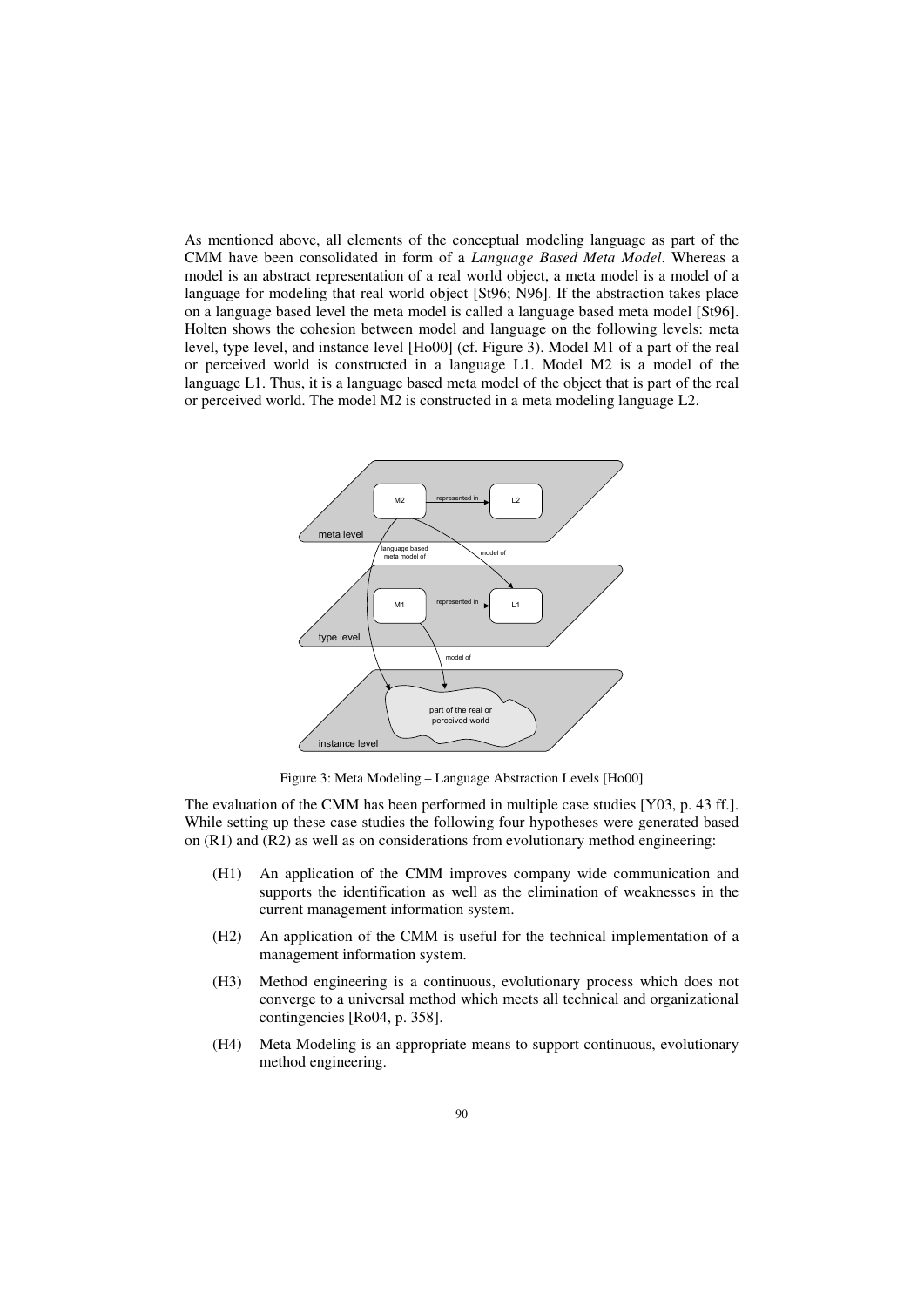Using theoretical sampling  $[E189, p. 537; G567, p. 45$  ff. l in each of the two iterations an organization was identified which faced the problem of inaccuracies and inconsistencies in its management information system. Since the problem of these organizations and the scope of the CMM corresponded, these companies were selected for an application of the CMM. As data collection techniques, interviews and document analyses have been used. The names of the companies, facts on performed interviews, and the examined documents are listed in Table 1. The interview partners in the organizations were chosen according to the corresponding roles of the procedure model of the CMM. As relevant roles persons in charge of the reporting, report recipients, and system administrators were identified. Moreover, relevant documents were selected according to the procedure model of the CMM. Strategy documents, reports, specifications of the IT infrastructure. documents on the organizational structure, and process models were considered.

Guided by the procedure model of the CMM, in a series of semi-structured open-ended questions the participants were asked to explicate their information needs and to specify the data they can provide to satisfy the information requirements of the company. The interviewer documented the responses of the interview partners by applying the modeling language of the CMM. As second data collection technique the documents of the organizations were analyzed according to the information needs and the available information stock. The resulting data was described by using the same modeling language of the CMM. During the application of the CMM the interviewer noted the reactions of the interview partners on the procedure of the CMM. The interviewer (method expert) also recorded statements from interview partners as well as described facts extracted from documents, which were relevant from his perspective for the specification of the management information system, but not describable by means of the CMM.

| Organization                                        | Number of<br><b>Interviews</b> | <b>Interview Partners</b>                                                                                               | <b>Examined</b><br><b>Documents</b>                                   |
|-----------------------------------------------------|--------------------------------|-------------------------------------------------------------------------------------------------------------------------|-----------------------------------------------------------------------|
| Swiss Re                                            | 7                              | <b>Financial Service</b><br>Manager, Risk<br>Manager, IT Project<br>Manager                                             | Paper based reports,<br>contracts                                     |
| Christ Juweliere und<br>Uhrmacher seit 1863<br>GmbH | 21                             | CIO, Controlling, Top<br>Management,<br>Managers Purchasing,<br>Managers Sales,<br>Managers Logistics, IT<br>Department | Standard reports<br>(daily, monthly),<br>purchasing data<br>warehouse |

Table 1: Facts on the case studies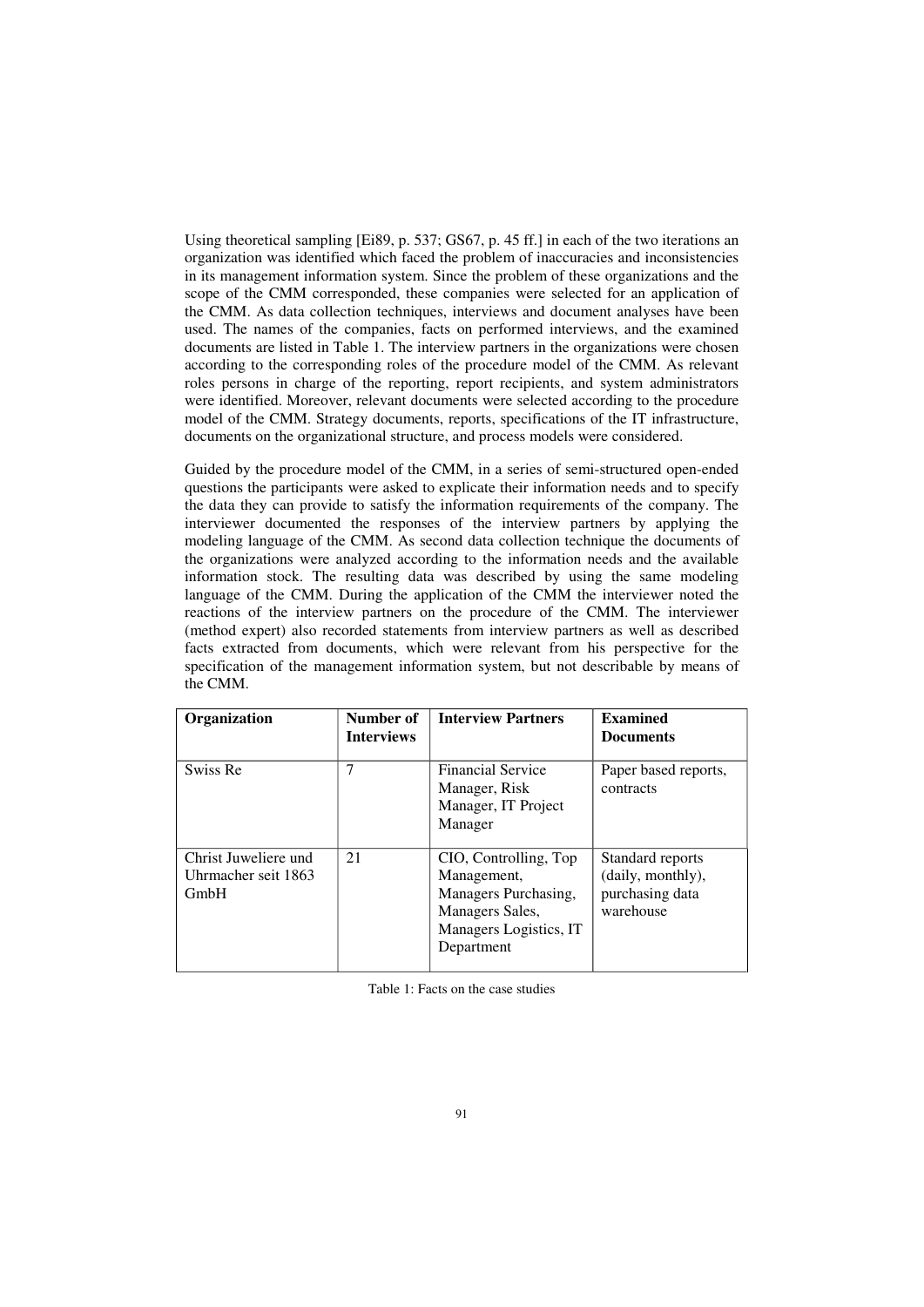The experiences from the interviews and the document analyses were then compared to the hypotheses. New requirements on the CMM were derived, deficiencies in the CMM were identified, and suggestions for improvement were specified. Depending on the number and the importance of the proposed changes, the CMM has then been adapted via meta modeling. *Modeling Language Constructs* were introduced, were omitted or were modified. All *Decisions* about adaptations of the CMM including their *Reasons* were documented in form of a *Method Rationale*. After the adaptation of the CMM the interviews and the document analysis continued with the new version of the CMM. This cycle of interviews, document analyses, and method adaptations has been continued until the management information system of the organization has been specified completely. Then it has been decided whether a new case study should be started.

The evolutionary development of the CMM followed guiding principles that have been derived from the Guidelines of Modelling (GoM). These are *correctness*, *relevance*, *economic efficiency, clarity, comparability, and systematic design. These guidelines aim* to "increase the quality of models beyond the fulfillment of syntactic rules"[BRU00]. For a detailed description cf. [BRS95; BRU00]. In analogy, we used the same guidelines to evaluate our CMM by questioning if models constructed using the CMM meet the guidelines. Consequently, the guidelines were applied after every change that was made to the CMM. All changes we describe here were found to meet the guidelines.

After two iterations the findings of the case studies were evaluated in a cross case analysis. This resulted in a further adaptation of the CMM.

### *3* **Related Work**

In order to exchange thoughts, opinions and beliefs about the development process of management information systems and its objectives, representation forms of the object system have to be created. Conceptual modeling is considered to be a suitable tool for creating such representation forms respectively conceptual models [Fr99]. As mentioned above, three modeling approaches were identified that are of major importance to the design of management information systems: the Multidimensional Entity Relationship Model (ME/RM) [Sa98], the Application Design for Analytical Processing Technologies (ADAPT) [Bu96; Bu98], and the Dimensional Fact Model (DFM) [GMR98]. Generic approaches to system design, such as UML/OO, Structured Analysis and Design Technique (SADT) or System Dynamics, were not taken into account. They do not contain explicit model constructs for the design of management information systems (see below). This, however, is the goal of this CMM.

ME/RM: Since the Entity Relationship (ER) Model of Chen [Ch76] does not provide sufficient support in the design of multidimensional structures the *Multidimensional Entity Relationship Model* is proposed. The aim is to only slightly enhance the ER language to ensure the flexibility and the simplicity of the ER notation but to allow the definition of hierarchies with qualifying and quantifying data and the hierarchical structure of the qualifying data. New constructs are a fact relationship set, a dimension level set, and a roll-up relationship set. The former connects atomic dimension levels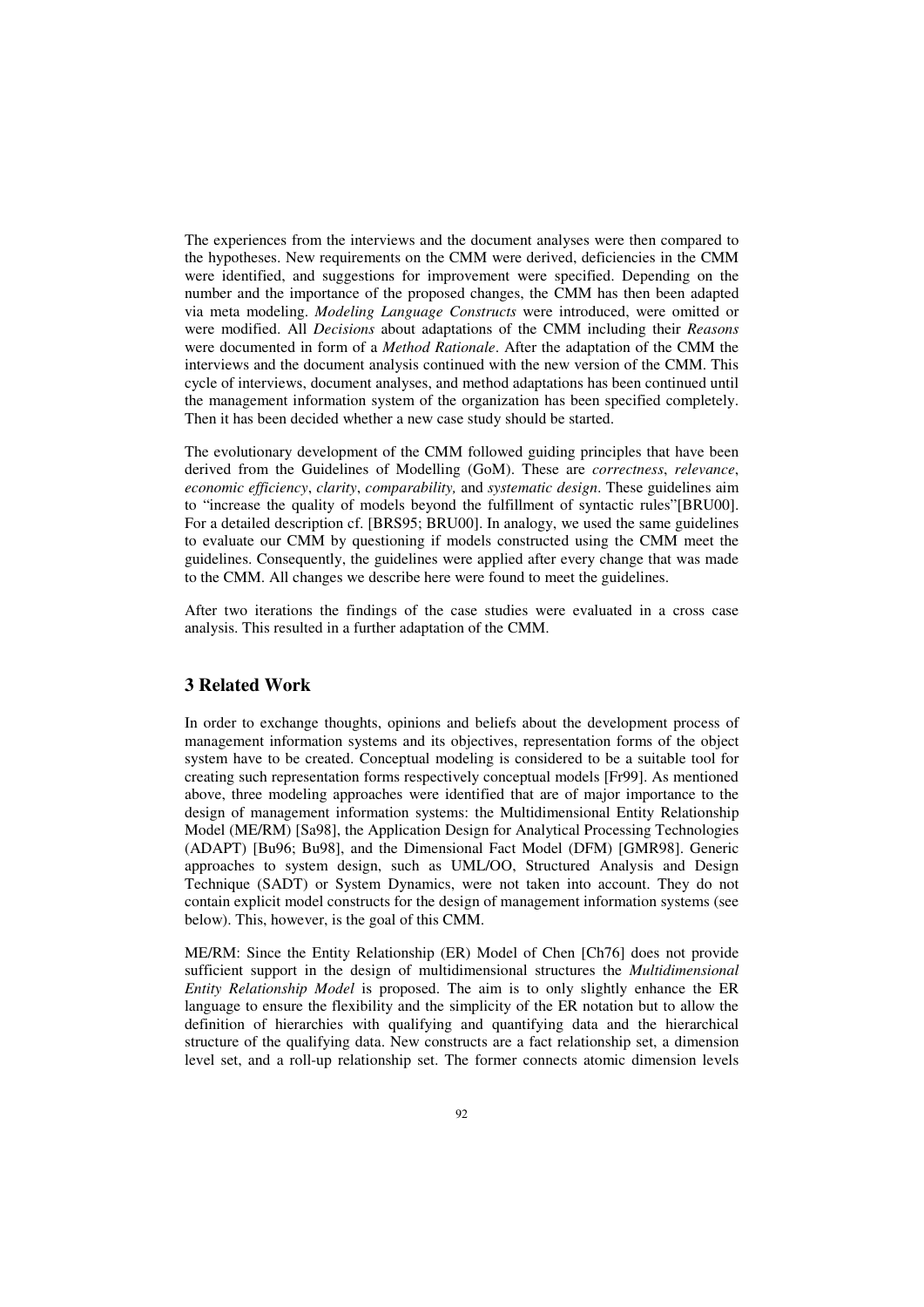$(i, e, the dimension hierarchy)$  while the latter connects different dimension levels. Attributes that are assigned to the fact relationship set are regarded to as ratios. An obvious drawback of ME/RM is that alternative hierarchies are complicated to model.

ADAPT: The *Application Design for Analytical Processing Technologies* approach is independent of any prior existing modeling language. The core elements of the language are hypercubes and dimensions. Each cube can have multiple dimensions. Each dimension consists of one or more hierarchies which in turn consist of levels. Each dimension can be associated with members, scopes, and attributes. Members are singular objects of the dimension, scopes are collections of members, and attributes are descriptive information about members of a dimension. Furthermore, models and contexts can be added. Models in this case are algebraic calculation of derived data and a context is a section of a hypercube. Ratios are associated with a cube via a ratio dimension. ADAPT covers most of the required modeling language constructs specified below. However, a comparable construct to dimension scope combinations (cf. Table 2 and section 5.1) is not available. Furthermore, ADAPT does not support modeling on instance level (i. e. "Audi, BMW" instead of "Car") what we consider to be relevant for information requirements engineering.

| <b>Modeling Language</b><br><b>Construct</b> | <b>ME/RM</b>             | <b>ADAPT</b>         | DFM                               |
|----------------------------------------------|--------------------------|----------------------|-----------------------------------|
| Dimension Object                             |                          | Member               | ۰                                 |
| Dimension                                    |                          | Hierarchy            | ۰                                 |
| Hierarchy Level                              | Dimension<br>Level Set   | Level                | Dimension,<br>Dimension Attribute |
| Dimension Scope                              |                          | Scope                |                                   |
| Dimension Grouping                           |                          | Dimension            | Hierarchy                         |
| <b>Dimension Scope</b><br>Combination        |                          | ۰                    |                                   |
| Ratio                                        | Attribute                | Member               | Fact Attribute (Measure)          |
| Ratio System                                 |                          | Measure<br>Dimension | ۰                                 |
| <b>Information Object</b>                    | Fact<br>Relationship Set | Hypercube/<br>Cube   | Fact                              |

Table 2: Comparison of Modeling Constructs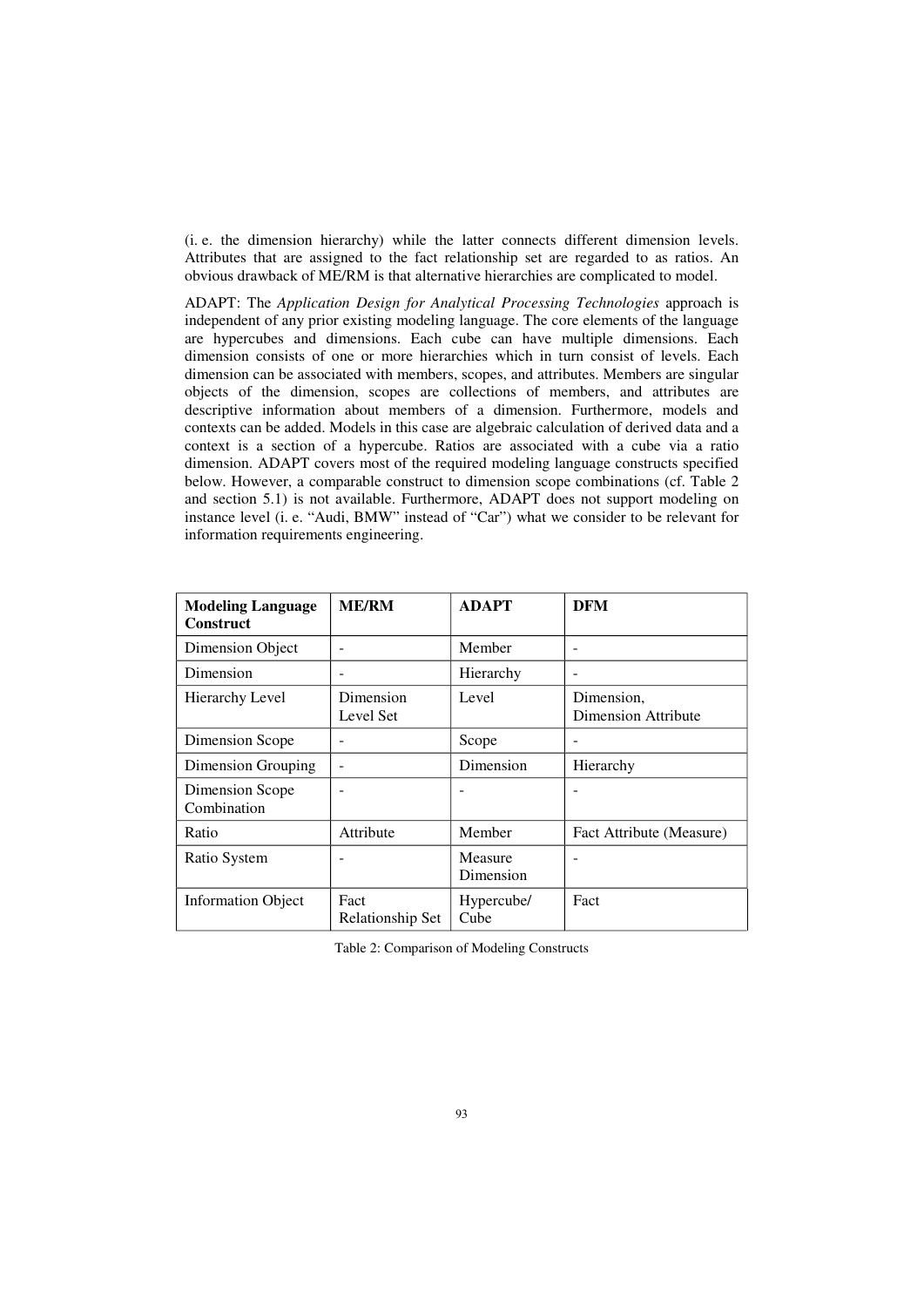DFM: The *Dimensional Fact Model* provides so-called dimensional schemes which consist of a set of fact schemes whose basic elements are facts, dimensions, and hierarchies. The DFM, too, was developed to fill the conceptual gap between the enduser's requirements and the logical or physical design of the data warehouse. The center of any DFM is the fact. It is usually provided with fact attributes, i. e. ratios that measure the fact. Hierarchies are ordered around the fact and provide aggregation paths of dimensions and their attributes that are situated along the path. Dimensions are the finest level of information. Apart from dimension attributes there may be non-dimensional attributes which cannot be used for aggregation. A drawback hindering the use of DF models to foster communication with non-IT staff is that DFM abstracts from the actual object instances and only shows hierarchy levels.

In a comprehensive analysis, required modeling language constructs for the specification of management information systems were defined [Ho99; Ho01]. For an explanation of these constructs cf. section 5.1 of this paper. Table 2 shows the required modeling language constructs and how they are supported by existing CMMs  $[Kn04]$ . The table lists semantically similar constructs. If a modeling language construct is not available in a CMM this is denoted by "-". This analysis led to the conclusion to develop a CMM from scratch that contains all necessary constructs and fosters modeling on instance level

Since 1999 when the final decision was made to design the new CMM, other approaches have been proposed to model data warehouse structures. Apart from the Common Warehouse Metamodel [OMG01] several efforts to create other modeling methods for data warehousing semantics include but are not limited to the extension of the UML as proposed by Totok [T00] as well as another ER based approach, starER [TBC99], and the Multidimensional Aggregation Cube (MAC) [TKS01]. For other comparison efforts besides this cf. [TKS01; ASS00; GG98; HPN03].

## **5 Method Construction and Evaluation**

## **5.1 Method Construction: MetaMIS**

As mentioned above, the MetaMIS approach has been developed to conceptually specify information needs. It comprises a conceptual language that facilitates the communication between management and IT analysts. Besides, MetaMIS models can be used to derive data structures for the development of data warehouses and management information systems [Ho02]. The conceptual language is used within a procedure model that comprises both as-is-analysis and to-be-modelling [Ho99]. For a more comprehensive introduction of MetaMIS than we can give here cf. Holten [Ho02].

Figure 4 shows an extract of the initial meta model. For the complete meta model cf.  $[H<sub>003</sub>]$ . In the following we introduce the key language elements and give examples for their usage.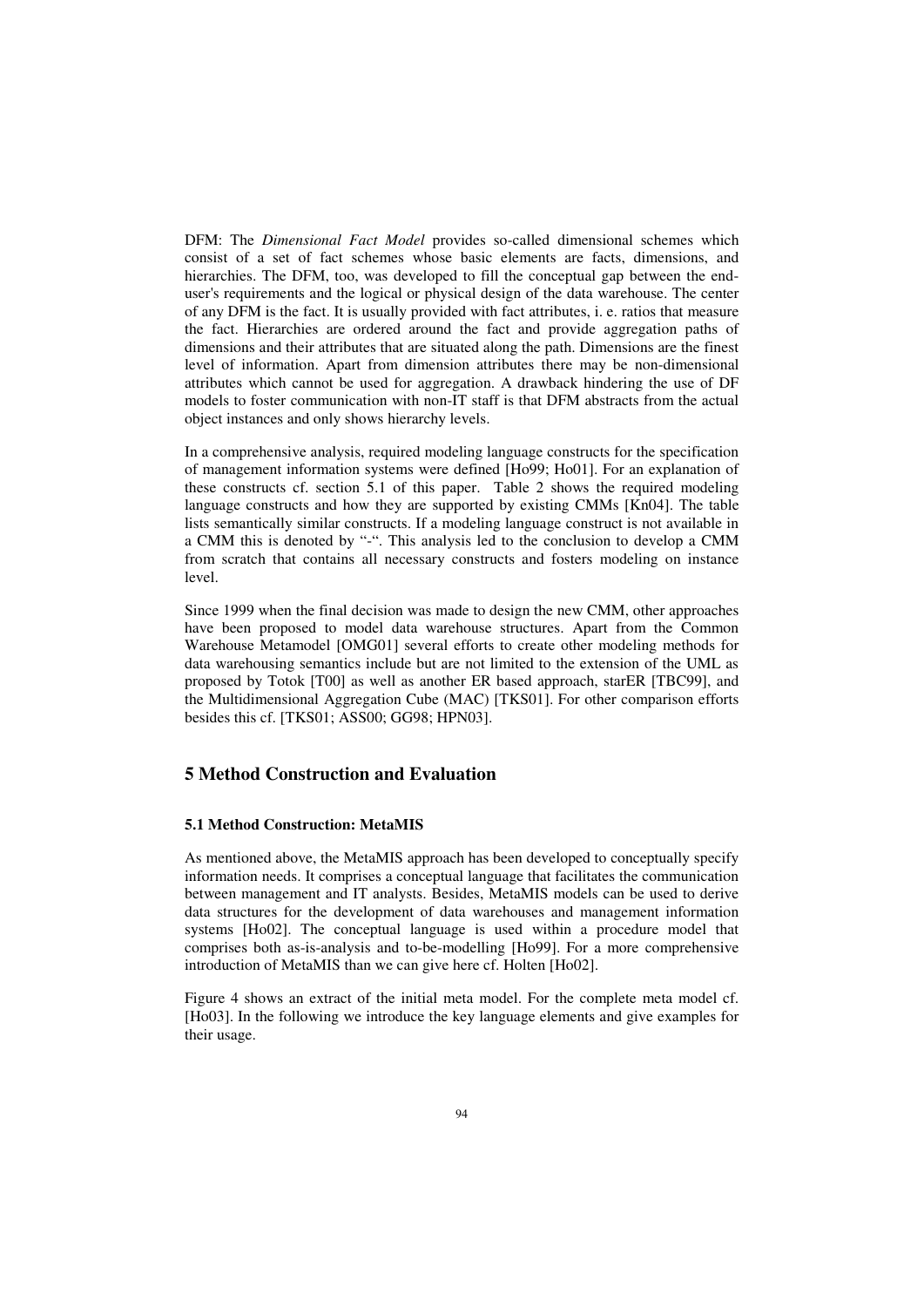Basic constructs of MetaMIS are *Dimensions* and *Ratios*. Dimensions serve to organize information spaces. Dimensions consist of *Dimension Objects* such as certain products that can be ordered hierarchically by different aggregation levels such as product groups. To specify the information need respectively a report for certain management tasks it is necessary to specify extracts from Dimensions. These extracts are called *Dimension Scopes* and are sub trees of a Dimension. Figure 5 depicts an exemplary Dimension and a Dimension Scope derived from that Dimension.



Figure 4: Extract from the Initial Meta Model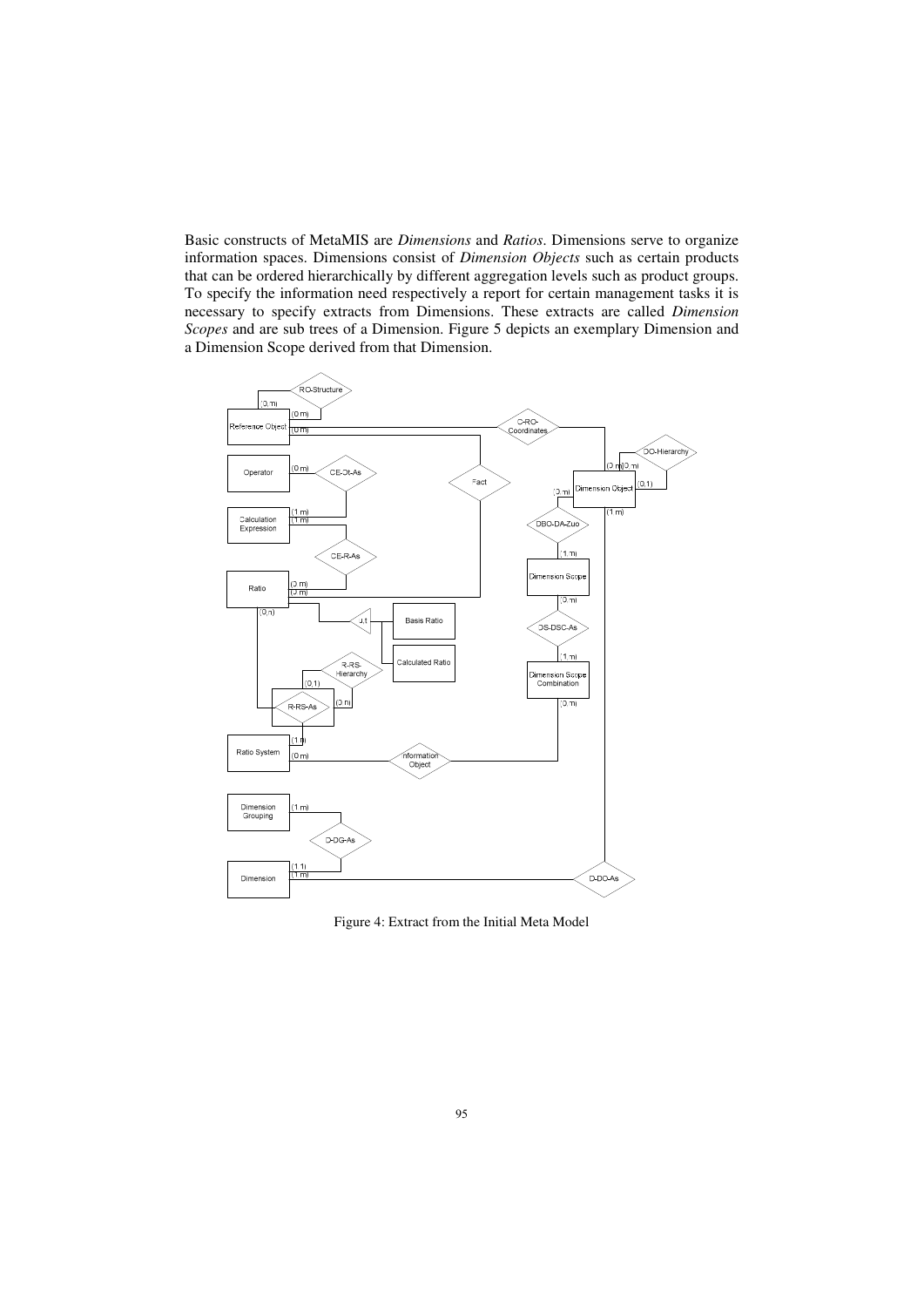

Figure 5: Exemplary Dimension and Dimension Scope

Dimension Scopes always refer to exactly one Dimension. However, management views are multidimensional in most cases. Thus, Dimension Scopes can be combined to Dimension Scope Combinations. Dimension Scope Combinations represent multidimensional sub spaces of the overall information space relevant to a certain management task.

Ratios or Measures have been introduced to value Dimensions. Ratios are combined to Ratio Systems, which order Ratios hierarchically and enable the top down analysis of reference objects and, thus, of business situations. Ratio Systems and Dimension Scope Combinations are assembled to *Information Objects*. An Information Object is a set of Facts. A Fact results from the combination of a Ratio with a (combined) reference object, which consists of one ore more Dimension Objects. Information Objects represent the information need related to a certain management task. Figure 6 depicts an exemplary Information Object containing the constructs mentioned above.



Figure 6: Exemplary Information Object with Dimension Scope Combination and Ratio System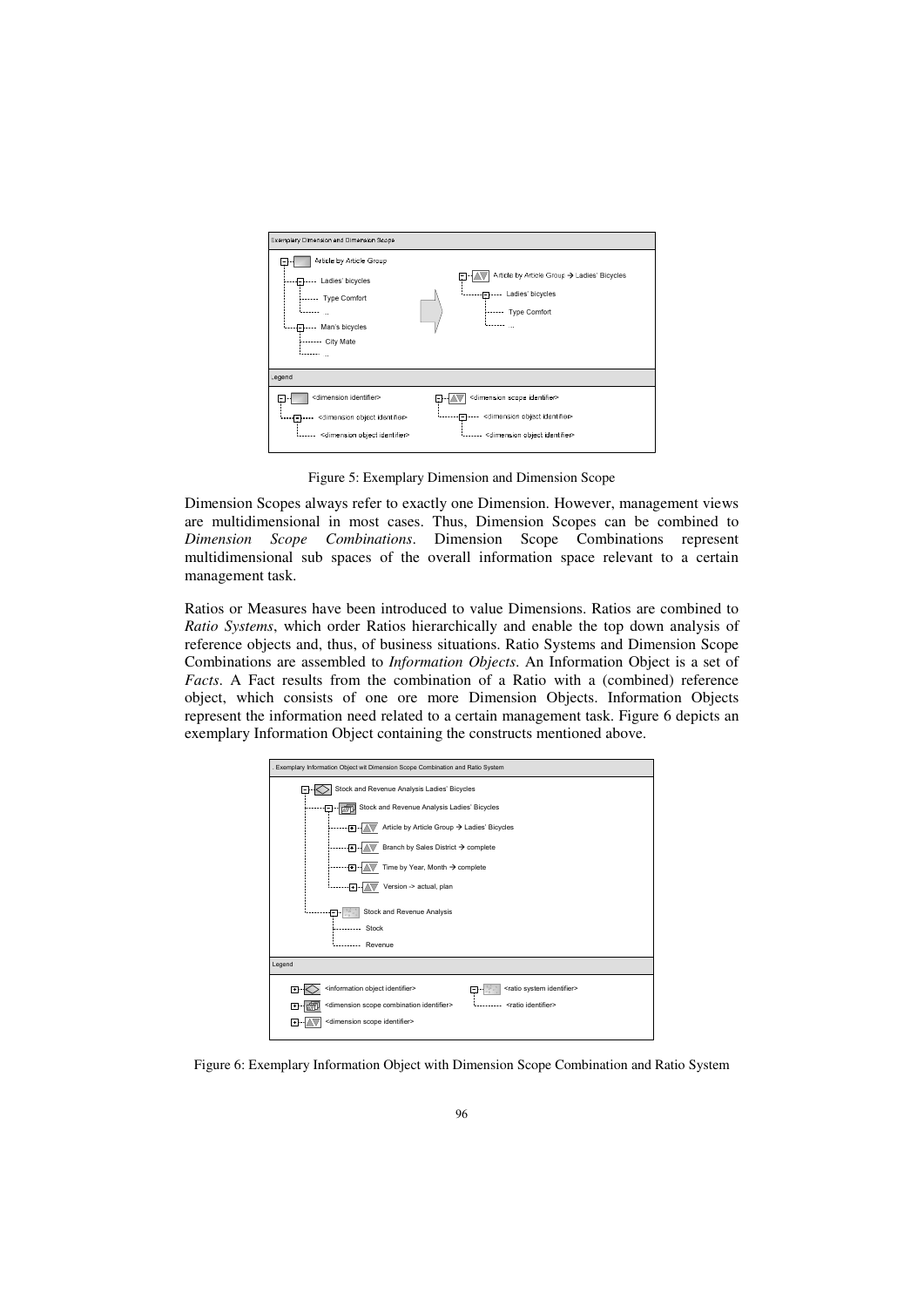In the following we elaborate on the two mentioned case studies as well as on the cross case analysis and show how the language was altered by incorporating changes into the meta model.

#### **5.3 Case Study: Swiss Re**

The Swiss Reinsurance Company (Swiss Re) was founded in 1863. When the case study was conducted in 2002 the company had over 70 offices worldwide and employed more than 9,000 people. The company offers a wide range of products to manage capital and risk. In this case study the MetaMIS approach was used to optimize the communication between business and IT since the specification of management reports was based on documents handed over from business to IT [HDS02]. Thus, there was no tool support or language that could be used for communication between IT and business. At the outset, dimensions were constructed. These were mandatory dimensions such as time and valuation as well as company specific dimensions like type of business, type of *agreement, and type of transaction* [HDS02]. Second, Dimension Scope Combinations were defined based on the identified Dimensions. In a next step, Ratio Systems were identified and modeled. Here, both Basic Ratios and Calculated Ratios were accounted for. In a last step the required Information Objects were created to depict certain reports.

### $$

It was found that to depict reports in Swiss Re, different Facts (e.g. the combination of Ratios with combined reference objects, i.e. certain Facts) had to be used within calculations. This led to the introduction of a new construct called *Fact Calculation*  $[HD02]$ . Another finding was that there is need for the possibility of parameterization of Dimension Scopes (e.g. with a certain year for a Dimension Scope based on the dimension time) and Dimension Scope Combinations. Furthermore, it became clear that it is useful to strictly distinguish between overall master data and report master data. Overall master data are Dimensions and Ratios, e. g. report master data are Dimension Scopes, Dimension Scope Combinations, Fact Calculation and Ratio Systems. Overall master data are necessary to overcome misunderstandings related to homonymous and synonymous usage of terms, for example. Hence, their identification focuses on the communication gap mentioned above. Furthermore, they build the foundation for the creation of report master data and, thus, for specifying certain information needs.

Table 3 shows a scope of the changes made within this case study.

| Language<br>Modeling<br><b>Construct</b>                           | <b>Decision</b>                                     | <b>Reason</b>                                                                                                               |
|--------------------------------------------------------------------|-----------------------------------------------------|-----------------------------------------------------------------------------------------------------------------------------|
| <b>Fact Calculation</b> /<br><b>Fact Calculation</b><br>Expression | Introduction of a<br>modeling language<br>construct | There was no construct that allowed<br>for the combination of Ratios related<br>to different combined reference<br>objects. |

| Table 3: Method Rationale for Case Study Swiss Re |  |  |  |
|---------------------------------------------------|--|--|--|
|---------------------------------------------------|--|--|--|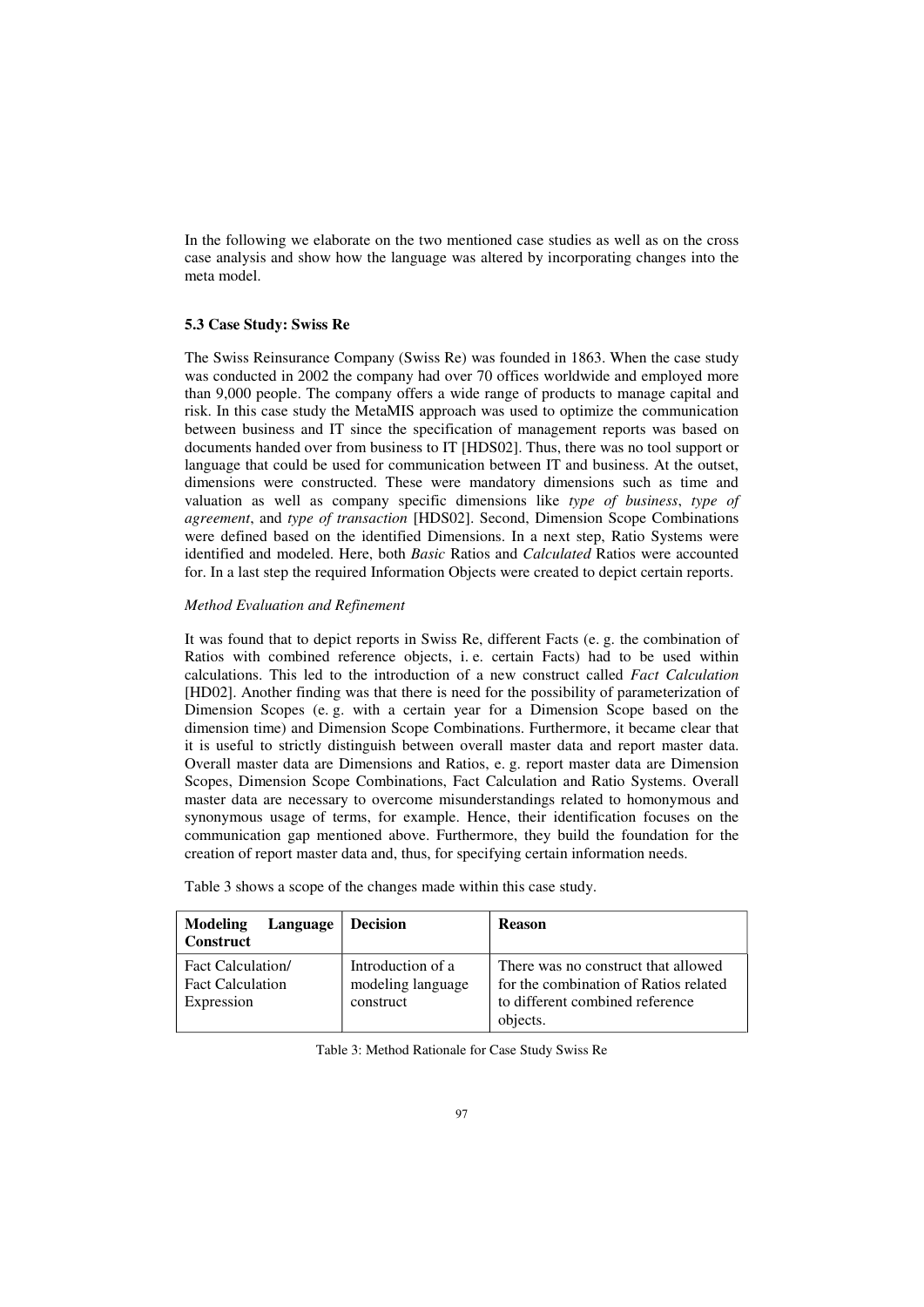Figure 7 shows the parts of the meta model that have been changed within the method refinement of this case study. In *Calculation Expressions* there are now two types of operands: Facts and Ratios. Consequently, the relationship type Fact had to be reinterpreted. The finding that there is need for a strict distinction between overall master data and report master data was not incorporated into the meta model nor were the parameterization of Dimension Scopes. The distinction between overall master data and report master data is relevant in the context of the method's procedure model. The possibility of parameterization of Dimension Scopes had to be incorporated into the grammar that describes how Dimension Scopes have to be named. This is not subject to this paper.



Figure 7: Parts of the Meta Model that have been changed to introduce Fact Calculations

Figure 8 shows an exemplary Fact Calculation from Swiss Re. It can be seen, how parameterized Dimension Scopes are to be used. A Fact Calculation consists of the relevant Dimension Scope Combination (Dimension Scopes respectively), Ratio System, and a Fact Calculation Expression. If Ratio Systems are omitted, the Fact Calculation can be applied to the Ratio System that is part of the Information Object the Fact Calculation belongs to. These relationships are expressed via the relationships between the meta model elements Ratio, Operand, and Calculation Expression: An operand can be a Fact that consists of a (combined) reference object that is part of a Dimension Scope Combination. An operand can be a Ratio (that is part or a Ratio System), too. The linkage is established through the meta model element Calculation Expression, where the elements are combined in an algebraic expression. How these expressions look like is subject to a grammar that is not subject to this paper.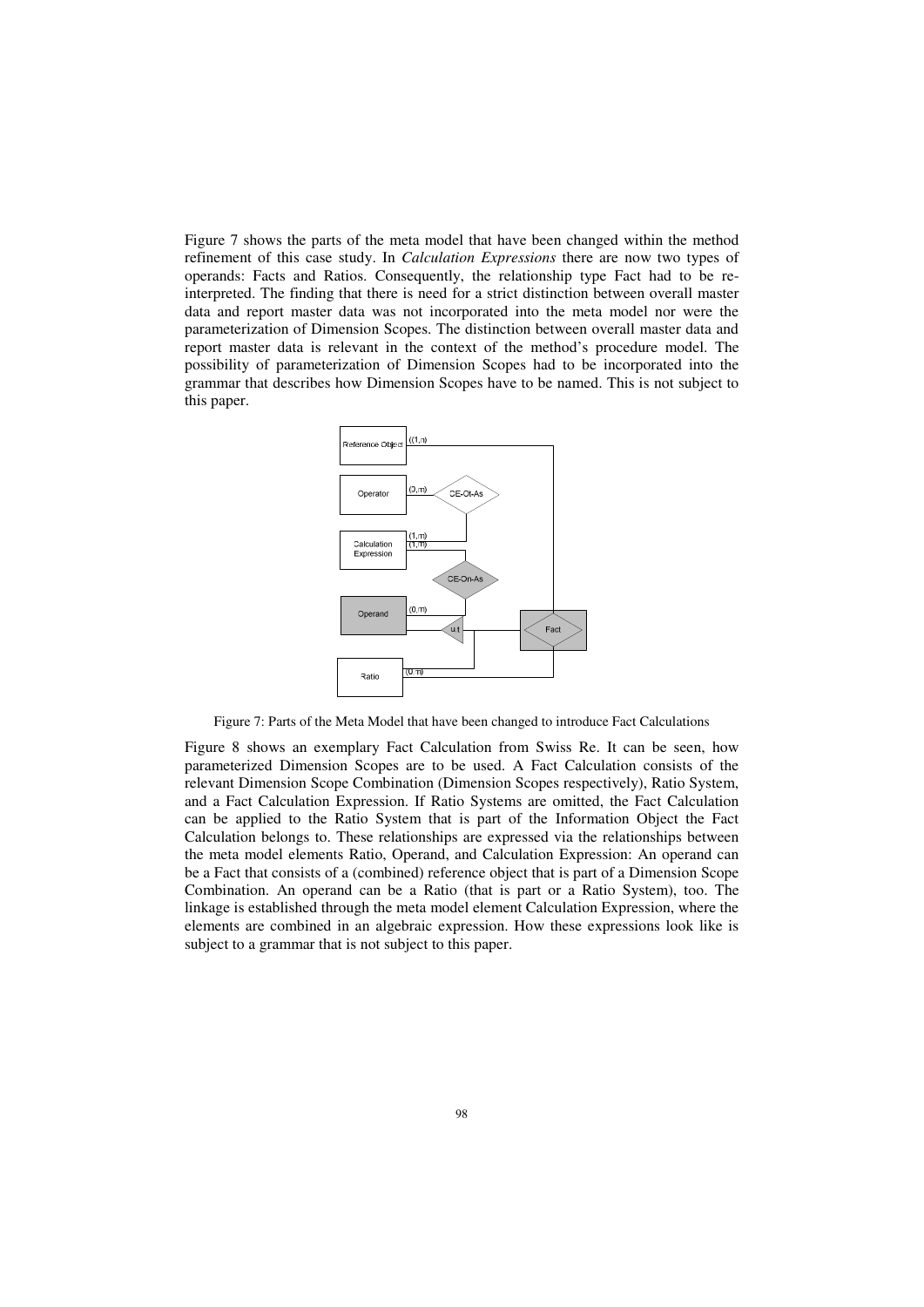

Figure 8: Fact Caluclation from Swiss Re

#### **5.4 Case Study: Christ Juweliere und Uhrmacher seit 1863 GmbH**

*Christ Juweliere und Uhrmacher seit 1863 GmbH* is a German retail company in the fields of jewelry and watches. The company has more than 200 branches in Germany. In the course of the introduction of a new enterprise resource planning system a new management information system was introduced as well.

In this case study both, an as-is analysis and a to-be modelling, were accomplished. Within the as-is analysis eight interviews with the top management and with report receivers form different departments (sales, logistics, purchasing) were conducted (i. e. including controlling a total of 21 interviews). These aimed at identifying the actual information need. As-is models served as a communication basis between the groups mentioned and IT analysts. Besides, there was a continuous communication with the company's controlling and IT department. We had access to all report definitions and outputs. More than 150 reports were identified and analyzed. Based on the analysis of the as-is models, redundancies and deficiencies (such as synonymous terms for ratios) of the current system could be identified and suggestions for improvement were made. Tobe models were derived from the as-is models and served as templates for the implementation of the future system. Moreover, these models are used for a continuous maintenance of a report repository.

#### $$

It turned out that the specification of information objects was not precise enough to actually depict the company's management information system. Hence, the linking of *Dimension Scope Combinations with Ratio Systems was insufficient to describe reports* and a more detailed description was demanded. It was found necessary to precisely define certain Ratios in a report. Therefore, it was decided that Dimension Scopes should be linked directly to the corresponding Ratios.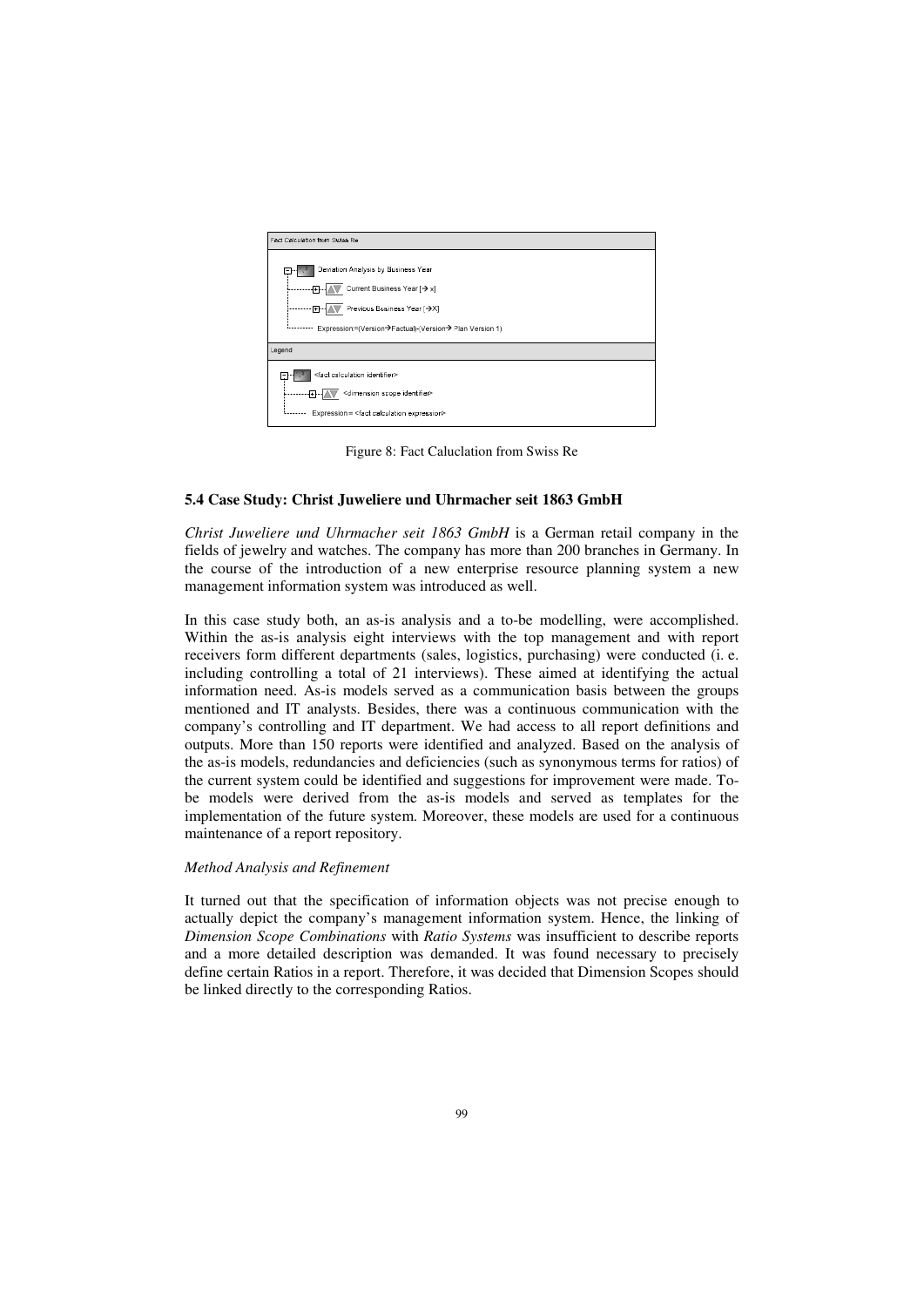The intermediate results of this project led to an adaptation of the original language which entailed the possibility of completely omitting Dimension Scope Combinations. Dimension Scope Combinations act solely as containers and provide the specification of a multidimensional analysis view. On a report level they do not provide any enhancements in contrast to the immediate association of Dimension Scopes to Ratios especially when only single Dimension Scopes are assigned to Ratios. As a result, the CMM was found to be more clearly laid out and easy to use.

| Table 4 shows a scope of the changes made within this case study. |  |  |
|-------------------------------------------------------------------|--|--|
|                                                                   |  |  |

| Modeling<br>Language<br><b>Construct</b> | <b>Decision</b>                                                                                                                                               | <b>Reason</b>                                                                                                                                                |
|------------------------------------------|---------------------------------------------------------------------------------------------------------------------------------------------------------------|--------------------------------------------------------------------------------------------------------------------------------------------------------------|
| Dimension Scope<br>Combination           | <b>Modification: Model</b><br>element can be omitted.<br>Thus, direct<br>relationships between<br>Information Objects and<br>Dimension Scopes are<br>allowed. | For report modeling Dimension<br>Scope combinations do not<br>provide enhancements in contrast<br>to immediate association of<br>Dimension Scopes to Ratios. |
| Ratio                                    | Modification:<br>Relationships between<br>Ratios and Dimension<br>Scopes are allowed.                                                                         | Demand for a more detailed<br>description of reports.                                                                                                        |

Table 4: Method Rationale for Case Study Christ

Figure 9 shows the parts of the meta model that have been changed within the method refinement of this case study.

There has been added a direct linkage between the meta model elements Ratio and Dimension Scope. The fact that Dimension Scope Combinations can be left out has been incorporated into the meta model through a generalization of the meta model elements Dimension Scope and Dimension Scope Combination to the meta model element Dimension Space.

Figure 10 shows an exemplary report specification from the as-is analysis. It can be seen that the Ratio Sales occurs twice: Once related to the current year, once related to the last year.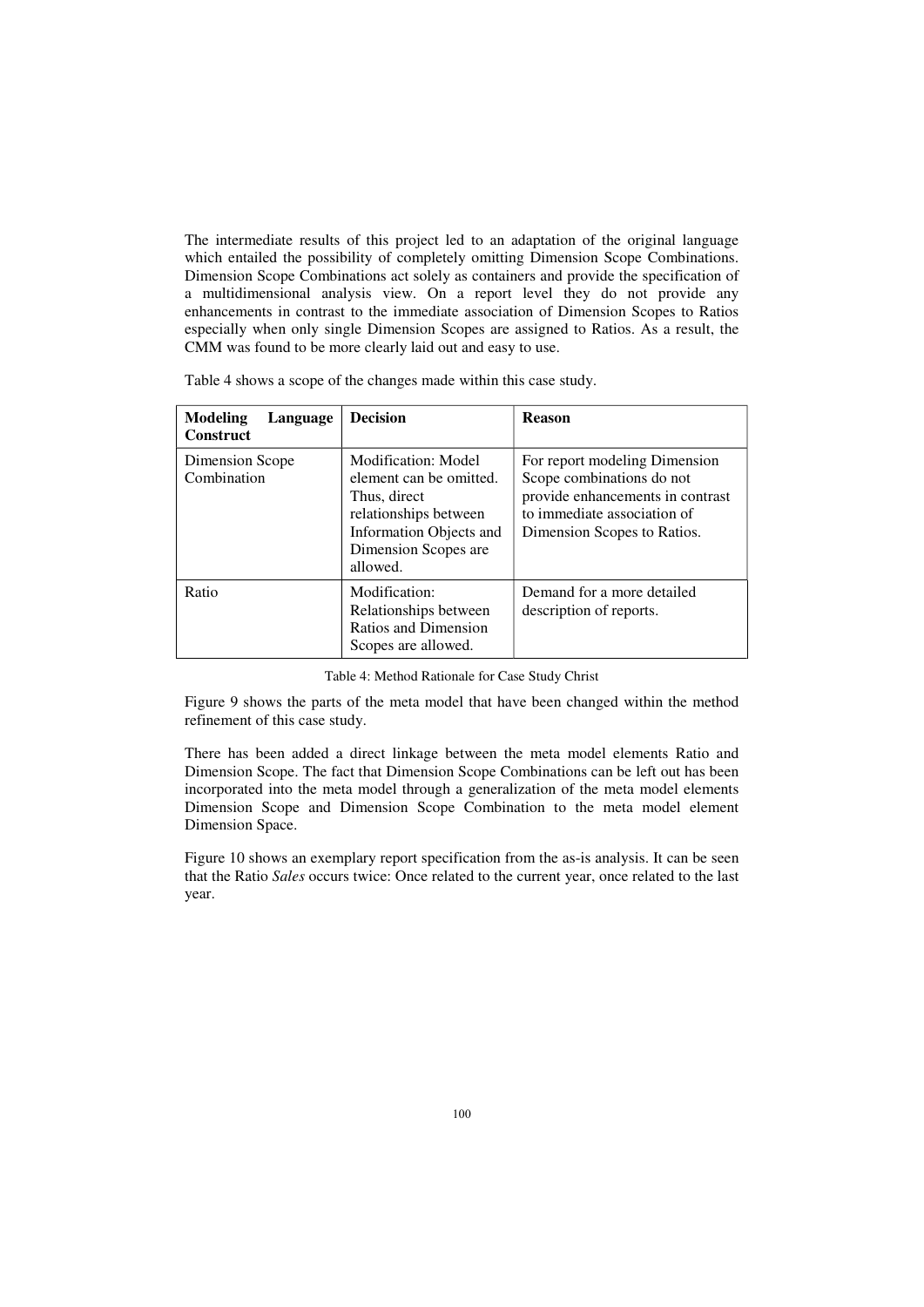

Figure 9: Parts of the Meta Model that have been changed within the Christ Case Study

| <b>Exemplary Report</b>                                                                              |
|------------------------------------------------------------------------------------------------------|
| CISL917SCH Sales and Stock                                                                           |
| Article by Article Line → Jewellery<br>۰Π.                                                           |
| Branch by Sales District → 611-639<br>Ð                                                              |
| Sales<br>-1                                                                                          |
| Version $\rightarrow$ actual<br>$\mathsf{F}$                                                         |
| Time by Business Year → current month, current year<br>-नि-                                          |
| Sales                                                                                                |
| Version > actual<br>स्र                                                                              |
| Time by Business Year → current month, last year<br>Ð.                                               |
| Stock<br>.ஈ⊶                                                                                         |
| Derivation analysis<br>曱                                                                             |
| Legend                                                                                               |
| <information identifier="" object=""><br/><ratio identifier=""><br/>ஈ<br/>⊪</ratio></information>    |
| <dimension identifier="" scope=""><br/><fact calculation="" identifier=""><br/>ŀ۰</fact></dimension> |

Figure 10: Exemplary Report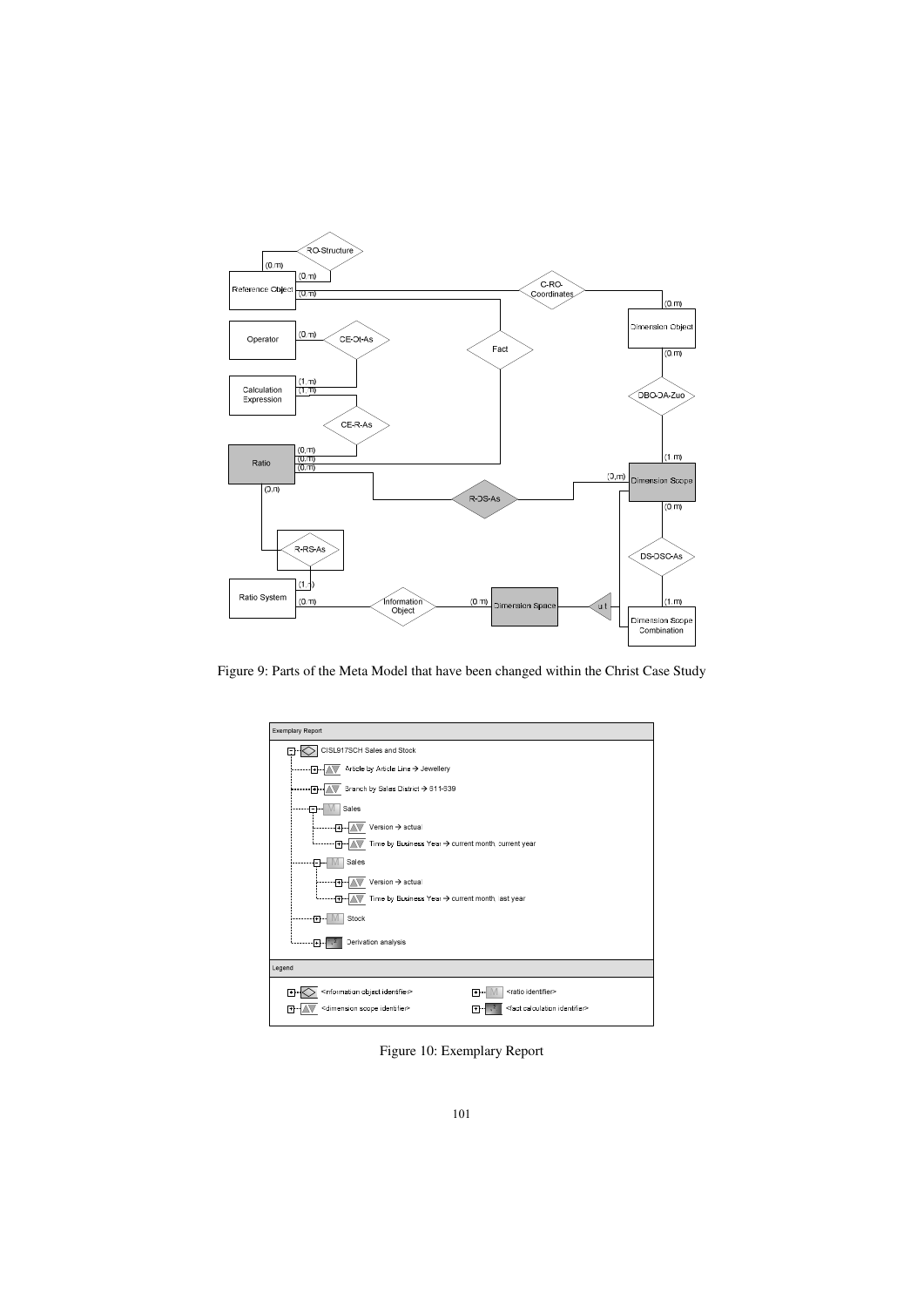Altogether, it was found that the used CMM led to a precise and comprehensive understanding of the existing management information system. During the as-is analysis deficiencies and redundancies could be identified. Furthermore, it could be ensured that no information that was already accounted for in the existing system and that would be demanded in the future system would be omitted unintentionally. As-is models served as a starting point for the to-be modelling. Within the implementation phase the models were found to be useful templates that facilitated the construction of a more user adequate and redundancy free system.

#### **5.5 Cross Case Analysis**

Based on the performed case studies a cross case analysis was conducted. Particularly, it was found that there is need for a more detailed specification of reports. Consequently, the conceptual language and, thus, the CMM have been altered another time. A new modeling language construct was introduced and called *report*. Report specifications can be seen as starting points for the navigation within information objects. This language construct allows for a better communication with report receivers and serves as a detailed template for implementation.

| <b>Modeling</b><br>Language<br><b>Construct</b> | <b>Decision</b>                                     | <b>Reason</b>                                                                                       |
|-------------------------------------------------|-----------------------------------------------------|-----------------------------------------------------------------------------------------------------|
| Report                                          | Introduction of a<br>modeling language<br>construct | Need for representing reports for a<br>report inventory as well as for<br>technical implementation. |
| Filter                                          | Introduction of a<br>modeling language<br>construct | Filters are a part of reports.                                                                      |
| <b>Report Row</b>                               | Introduction of a<br>modeling language<br>construct | Report rows are a part of reports.                                                                  |
| Report Column                                   | Introduction of a<br>modeling language<br>construct | Report columns are a part of<br>reports.                                                            |

Table 5 shows a scope of the changes made within this iteration step.

Table 5: Scope of the Method Rationale fort he Cross Case Analysis

The changes mentioned above were substantial to the meta model. Figure 11 shows the new meta model. This time those elements are highlighted that show the connection to the meta model of the former CMM.

A report is a two-dimensional projection of a multi-dimensional navigation space (and thus of an information object). This is common practice of reporting tools.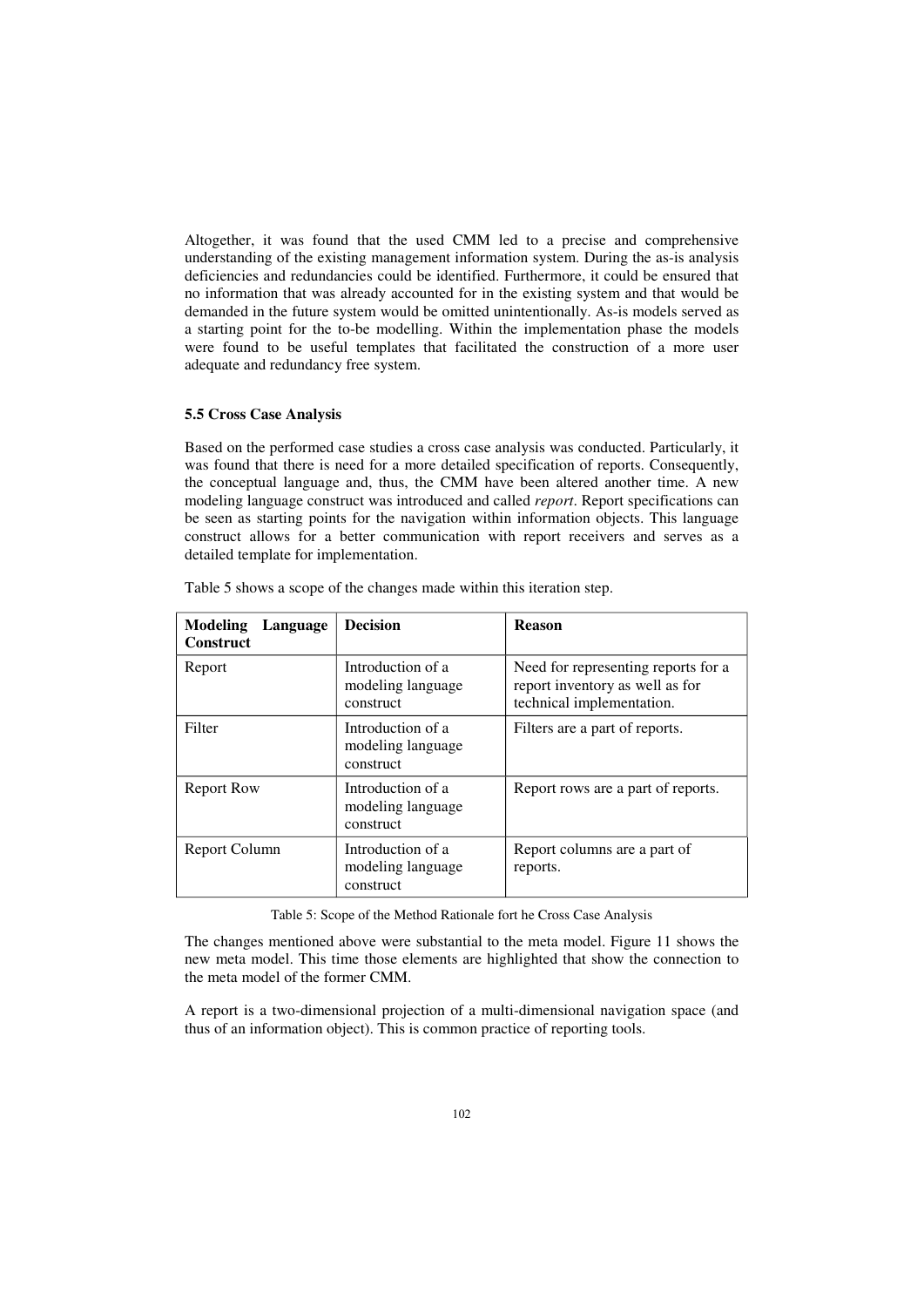Here, we can only give a short introduction into the meta model. A *Report* can be a *Basis Report* or a *Compound Report*. A Compound Report is a structure that consists of at least two Basis Reports. A Basis Report consists of a Report Row Definition and a Report *Line Definition.* Report Rows and Report Lines consist of Report Elements. A Report *Element* can be a Dimension, a Dimension Scope, a Dimension Object, a Ratio System, or a Ratio. The actual content of a report can be derived through the combination of Report Elements that are *Row Content* and Report Elements that are *Line Content*. The according results are facts as described above. The language construct *Position* has been introduced to allow for structural breaks in reports: A Report Element can be a Position that itself can contain other Report Elements such as Dimensions, Ratios etc.



Figure 11: Meta Model Cross Case Analysis

Figure 12 shows an exemplary report specification. The columns are headlined with two Ratios: stock and revenue. In the lines articles are listed by article groups. The filter allows limiting the scope on certain article groups respectively articles.

Besides the before mentioned changes in the CMM, there were others which did not affect the meta model. For example, a grammar for fact calculation expressions and naming conventions was introduced. This is due to the fact that it turned out that only a strict set of guidelines on how to create models leads to a good mutual understanding between IT analysts and system users.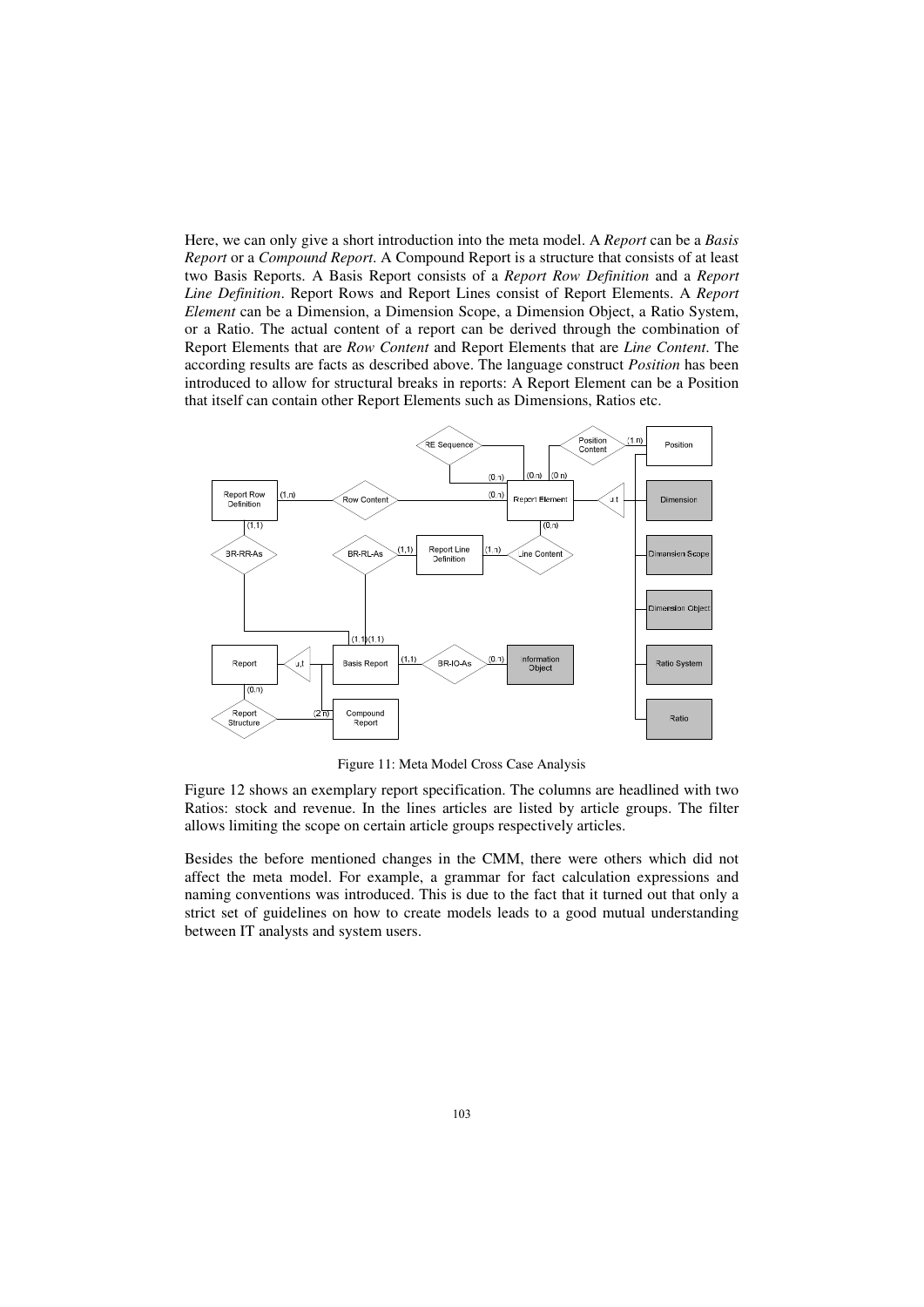

Figure 12: Exemplary Report Specification with Columns and Rows

## **6 Summary and Outlook**

The basic assumption of this research was that there is a practical need for the conceptual specification of management information systems. This goal-oriented research process was accompanied by different case studies in which the CMM was evaluated. Findings of the case studies were incorporated and the CMM has continually been altered via altering its meta model. Thus, the process of method construction was iterative. This allowed for reacting to certain demands that were project or even company specific and led to a CMM quite different to the original one.

The resulting CMM exhibits the following properties:

- 1. The CMM comprises a conceptual language which can serve as a *communication basis between IT developers and the management respectively the report receivers.* In the case studies it was found that the modeling language of the CMM is easy to understand and to apply by management and IT department as well. It has been observed that the models of the CMM could provide a common communication basis and hence allow for the identification and elimination of weaknesses in the management information system  $(H1)$ .
- 2. The models of the CMM can serve as templates to derive actual data warehouse and OLAP structures. Since, the language of the CMM shows significant similarities with the logical languages of data warehouse and OLAP systems it is straight forward to apply the models of the CMM as an implementation template. From the case studies it could be concluded that the CMM can therefore assist the technical implementation of a management information system (H2).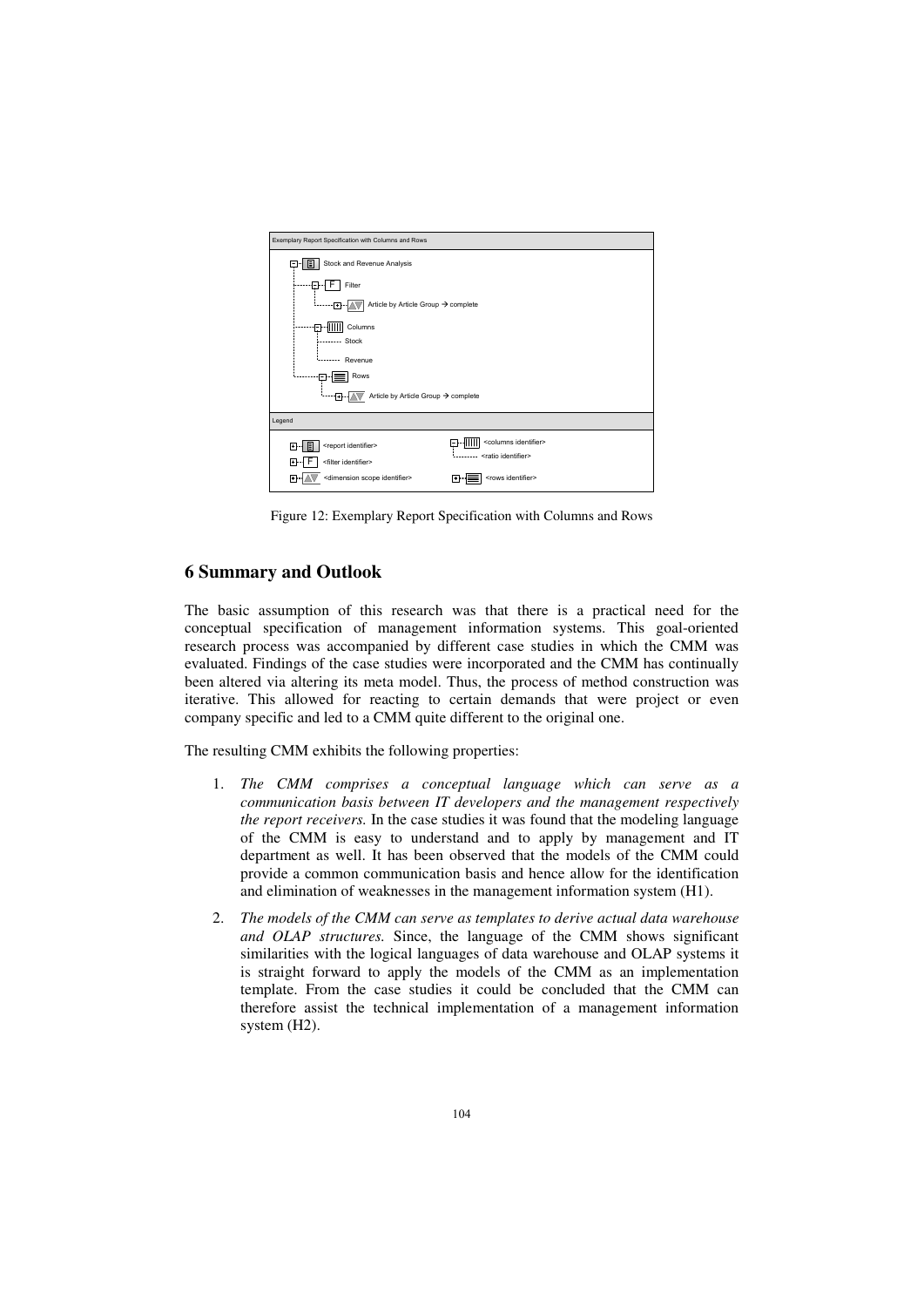Furthermore, we could show that meta modeling is an appropriate means for the construction of a CMM in a continuous, evolutionary process  $(H4)$ . Within the case studies the CMM has been evaluated and proposals for method refinement have been made. These refinements were incorporated into the CMM via meta modeling. Thus, meta modeling offered the required flexibility to adapt the CMM to certain project and company specific needs.

Regarding to the research method introduced in this paper, the process of method construction does not end here. The experiences made in the case studies rather support the hypotheses that method engineering is an evolutionary process that continually leads to new method versions  $(H3)$ . This is not only due to the fact that the CMM has not reached a state of maturity yet where changes in the CMM are only caused by variation in the environment but also due to project and company specific differences which are too singular to include them in the CMM. Therefore, we believe that the further development of the CMM will not converge to a permanently stable version of the CMM. In this paper we focused on those changes that we expect to be valid beyond the boundaries of one company or project. These changes we called evolutionary method  $improvements.$ 

Besides the already mentioned practical benefits of supporting the communication between different parties involved in the reporting process and deriving data warehouse respectively OLAP structures the CMM provides an important contribution to the IS knowledge base. The CMM is an empirically proven artifact that can guide further research on management information systems. Based on the CMM and its models, theories on the efficiency and complexity of management information systems can be developed. Likewise, relations between the structure of the management information system and the success of management decisions can be identified. Hence, the conceptual representation of the management information systems of an organization enables its qualitative analysis.

## $References$

- [ASS00] Abello, A.; Samos, J.; Saltor, F.: A Data Warehouse Multidimensional Data Models Classification. In: Proceedings of the International Conference on Database and Expert Systems Applications (DEXA 2001), Munich, 2000. pp. 668-677.
- [BDR03] B ecker, J.; Dreiling, A.; Ribbert, M.: Using Management Objectives to specify Management Information Systems - A Contribution to MIS Success. In: Proceedings of the Wirtschaftsinformatik 2003, 2003. pp. 313-323.
- [BRS95] Becker, J.; Rosemann, M.; Schütte, R.: Grundsätze ordnungsmäßiger Modellierung. In: WIRTSCHAFTSINFORMATIK. Vol. 37 (1995), Issue 5; pp. 435-445.
- [BRU00] Becker, J.; Rosemann, M.; von Uthmann, C.: Guidelines of Business Process Modeling. In (Aalst, W. v. d., et al.; Eds.): Business Process Modelling. Models, Techniques, and Empirical Studies. Berlin, 2000; pp. 30-49.
- [Bu96] Bulos, D.: A New Dimension. OLAP Database Design. In: Database Programming & Design. Vol. 9 (1996), Issue 6; pp. 33-37.
- [Bu98] Bulos, D.: OLAP Database Design. A New Dimension. In (Chamoni, P.; Gluchowski, P.; Eds.): Analytische Informationssysteme. Data Warehouse, Online Analytical Processing, Data Mining. Berlin, Heidelberg, New York, 1998; pp. 251-261.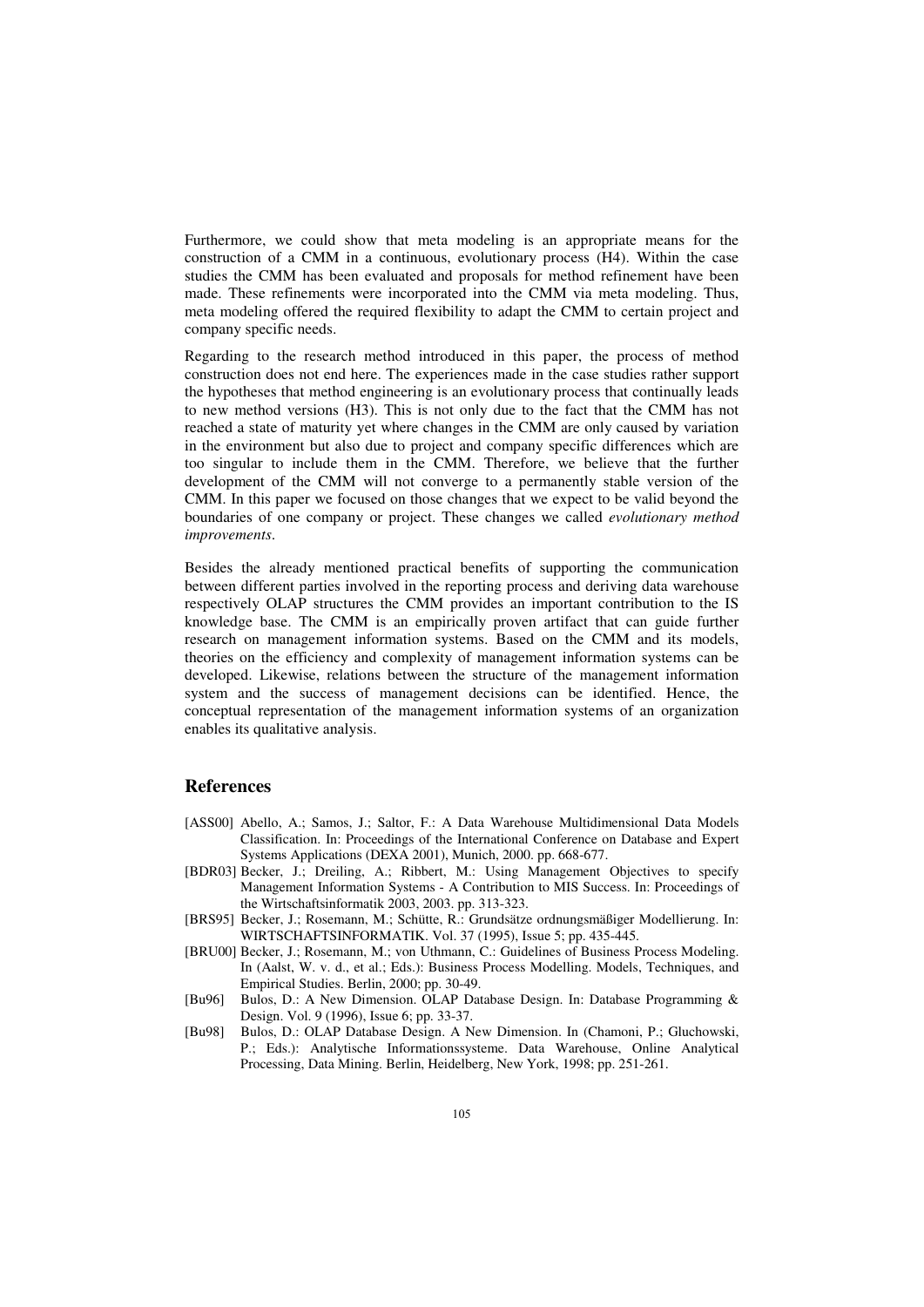- $[Ch76]$ Chen, P. P.-S.: The entity-relationship model: toward a unified view of data. In: ACM Trans. Database Syst. Vol. 1 (1976), Issue 1; pp. 9-36.
- Eisenhardt, K. M.: Building Theories from Case Study Research. In: Academy of **FEi891** Management Review. Vol. 14 (1989), Issue 4; pp. 532-550.
- Frank, U.: Conceptual Modelling as the Core of the Information Systems Discipline - $[Fr99]$ Perspectives and Epistemological Challenges. In (Haseman, D. W., et al.; Eds.): Proceedings of the 5th America's Conference on Information Systems (AMCIS 99). Milwaukee, 1999. AIS; pp. 695-697.
- [GG98] Gabriel, R.; Gluchowski, P.: Grafische Notationen für die semantische Modellierung multidimensionaler Datenstrukturen in Management Support Systemen. In: Wirtschaftsinformatik. Vol. 40 (1998), Issue 6; pp. 493-502.
- Glaser, B. G.; Strauss, A. L.: The discovery of grounded theory strategies for  $[GS67]$ qualitative research. Edition, de Gruyter, Hawthorne, 1967.
- [GMR98] Golfarelli, M.; Maio, D.; Rizzi, S.: The Dimensional Fact Model A Conceptual Model for Data Warehouse. In: International Journal of Cooperative Information Systems. Vol. 7 (1998), Issue 2-3; pp. 215-246.
- $\lfloor$ Gr04 $\rfloor$ Greiffenberg, S.: Method Engineering in Business and Administration, in German. Edition, Verlag Dr. Kovac, Hamburg, 2004.
- $[GP01]$ Gupta, D.; Prakash, N.: Engineering Methods from Method Requirements Specifications. In: Requirements Engineering. Vol. 6 (2001), Issue 3; pp. 135-160.
- [HPN03] Hettler, D.; Preuss, P.; Niedereichholz, J.: Vergleich ausgewählter Ansätze zur semantischen Modellierung von Data-Warehouse-Systemen. In: HMD - PRaxis der Wirtschaftsinformatik. Vol. 40 (2003), Issue 231; pp. 97-107.
- Hevner, A. R., et al.: Design Science in Information Systems Research. In: MIS  $[He04]$ Quarterly. Vol. 28 (2004), Issue 1; pp. 75-105.
- FH<sub>0</sub>991 Holten, R.: Entwicklung von Führungsinformationssystemen. Ein methodenorientierter Ansatz. Dissertation. Universität Münster, 1999.
- [Ho00] Holten, R.: Framework and Method for Information Warehouse Development Processes. In (Jung, R.; Winter, R.; Eds.): Data Warehousing 2000 - Methoden, Anwendungen, Strategien. Heidelberg, Germany, 2000; pp. 135-163.
- [Ho03] Holten, R.: Integration von Informationssystemen Theorie und Anwendung im Supply Chain Managemenet. Habilitationsschrift, Universität Münster, 2003.
- Holten, R.: The MetaMIS Approach for the Specification of Management Views on  $[Ho01]$ Business Processes. Arbeitsberichte des Instituts für Wirtschaftsinformatik, Westfälische Wilhelms-Universität Münster, Institut für Wirtschaftsinformatik, Münster, 2001.
- $[Ho02]$ Holten, R.: Specification of Management Views in Information Warehouse Projects. Arbeitsberichte des Instituts für Wirtschaftsinformatik, Westfälische Wilhelms-Universität Münster, Institut für Wirtschaftsinformatik, Münster, 2002.
- [HD02] Holten, R.; Dreiling, A.: Specification of Fact Calculations within the MetaMIS Approach. Arbeitsberichte des Instituts für Wirtschaftsinformatik, 2002, Westfälische Wilhelms-Universität, Münster, 2002.
- [HDS02] Holten, R.; Dreiling, A.; Schmid, B.; Management Report Engineering A Swiss Re Business Case. In: Proceedings of the Data Warehousing 2002 Conference, 2002. pp. 421-437
- [JKD01] Jiang, J. J.; Klein, G.; Discenza, R.: Information System Success as Impacted by Risks and Development Strategies. In: IEEE Transactions on Engineering Management. Vol. 48 (2001), Issue 1; pp. 46-55.
- [ $Kn04$ ] Knackstedt,  $R$ .: Fachkonzeptionelle Referenzmodellierung einer Managementunterstützung mit quantitativen und qualitativen Daten. Methodische Konzepte zur Konstruktion und Anwendung. University of Muenster, 2004.
- March, T. S.; Smith, G.: Design and Natural Science Research on Information **IMS951** Technology. In: Decision Support Systems. Vol. 15 (1995), Issue 4; pp. 251-266.